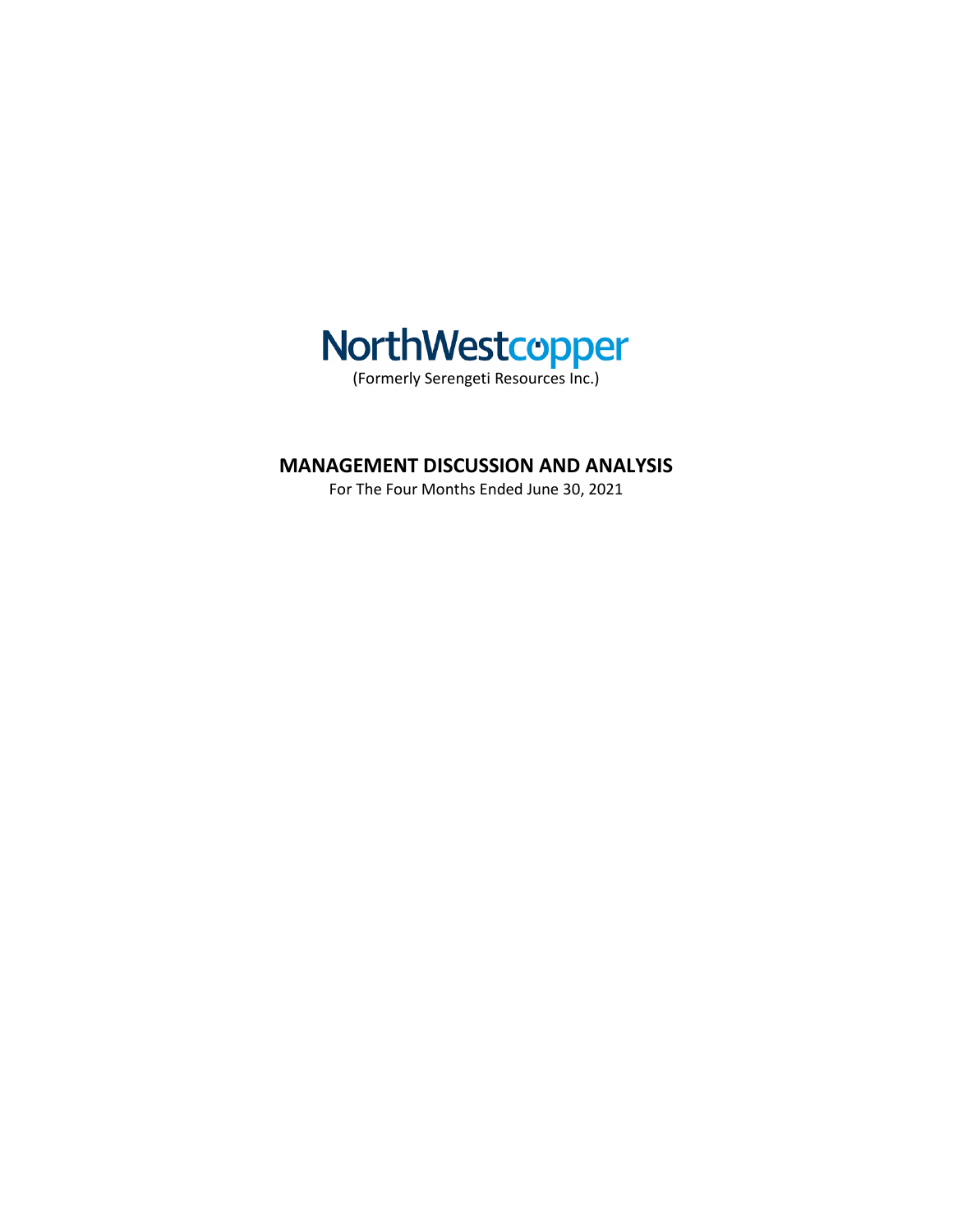## **NorthWest Copper Corp. (formerly Serengeti Resources Inc.) Management's Discussion and Analysis For the four months ended June 30, 2021**

This Management's Discussion and Analysis (the "MD&A"), dated as of August 25, 2021, is for the four months ended June 30, 2021 and should be read in conjunction with the unaudited condensed interim consolidated financial statements for the four months ended June 30, 2021 of NorthWest Copper Corp. (the "Interim Financial Statements") (also referred to as "NorthWest", or the "Company", or "we", or "our", or "its" or "us" within this MD&A), including the related notes thereto (together, the "Annual Financial Statements").

This MD&A contains forward looking statements that involve numerous risks and uncertainties. The Company continually seeks to minimize its exposure to business risks, but by nature of its business and exploration activities and size, will always have some risk. These risks are not always quantifiable due to their uncertain nature. Should one or more of these risks and uncertainties, including those set forth in this MD&A under the headings "Cautionary Notes Regarding Forward-Looking Statements" materialize, or should underlying assumptions prove incorrect, then actual results may vary materially from those described in forward-looking statements.

The written disclosure of technical information in this MD&A has been reviewed, verified and approved by Ian Neill, P.Geo, Vice President, Exploration of the Company and a Qualified Person ("QP") for the purposes of National Instrument 43-101 – *Standards of Disclosure for Mineral Projects* ("NI 43-101"). Readers are directed to the section entitled "Scientific and Technical Disclosure" included within this MD&A.

## **Introductory Comments**

The Company's head office and principal address is located at Suite 1900-1055 West Hastings St., Vancouver British Columbia, Canada V6E 2E9. The Company's records office and registered office address is 2200-885 West Georgia St., Vancouver British Columbia, Canada V6C 3E8.

NorthWest is a mineral exploration and development company advancing its portfolio of projects in north-central British Columbia, including Kwanika, the Company's copper-gold resource-stage project, which is held indirectly through Kwanika Copper Corporation ("KCC"), a joint venture company owned approximately 67% by NorthWest and 33% by POSCO International Corporation ("PIC"), and the 100% owned high-grade copper-gold Stardust Project. The Company is listed on the TSX Venture Exchange ("Exchange") under the trading symbol "NWST". All dollar amounts stated in the MD&A are expressed in Canadian dollars unless noted otherwise.

On March 5, 2021, following receipt of shareholder approval on February 26, 2021, the Company consolidated all the issued and outstanding common shares on a two for one basis (the "Consolidation"). The Consolidation reduced the common shares issued and outstanding at March 5, 2021 from 112,153,368 pre-consolidated to 56,076,589 postconsolidated common shares. The comparative period number of shares presented in the MD&A have been retroactively adjusted to reflect the share two for one consolidation.

During the four months ended June 30, 2021, the Company changed its fiscal year end to December 31, from February 28. The Company's interim transition period is the four months ended June 30, 2021, and the comparative period is the three months ended May 31, 2020. The Company's annual transition period is the ten months ended December 31, 2021, and the comparative period is the twelve months ended February 28, 2021. The new financial year will align the Company with its peer group in the mineral resources sector.

## **Merger Transaction with Sun Metals Corp.**

On March 5, 2021, the Company announced it had completed the previously announced plan of arrangement under the Business Corporations Act (British Columbia) (the "Arrangement") with Sun Metals Corp. ("Sun Metals") pursuant to which NorthWest acquired all of the issued and outstanding shares of Sun Metals (the "Transaction") on the basis of 0.215 common shares of NorthWest (on a post-Consolidation basis) for each share of Sun Metals held.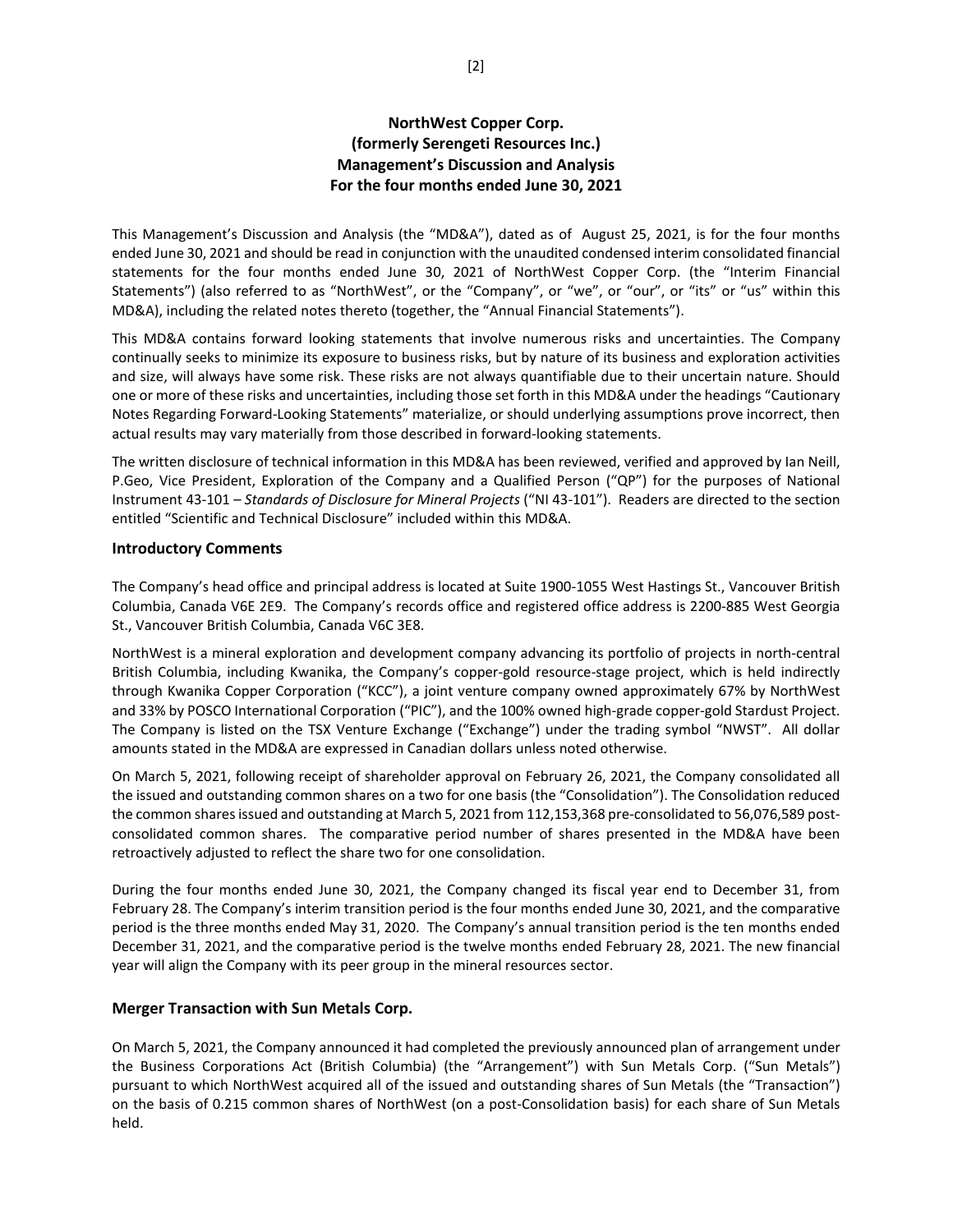In connection with the Transaction, on December 17, 2020 Sun Metals closed an agreement with a syndicate of underwriters co-led by PI Financial Corp. and Haywood Securities Inc. in connection with a bought deal private placement financing (the "Transaction Offering") of an aggregate of 82,800,000 subscription receipts (the "Subscription Receipts") at a price of \$0.125 per Subscription Receipt for gross proceeds of \$10,350,000. The gross proceeds of the Offering (less 50% of the underwriter's 6% cash commission and all of the underwriters' expenses) were held in escrow pending satisfaction of certain conditions, including, amongst others, (a) the satisfaction or waiver of each of the conditions precedent to the Transaction; and (b) the receipt of all required shareholder and regulatory approvals in connection with the Transaction and the Transaction Offering, including the conditional approval of the Exchange (collectively, the "Escrow Release Conditions").

The Escrow Release Conditions were satisfied on March 4, 2021, upon which each Subscription Receipt automatically converted into one Unit (each, a "Unit") of Sun Metals. Each Unit consisted of one common share of Sun Metals and one-half of one common share purchase warrant.

As a result of the closing of the Arrangement, the following events occurred:

- 1. Sun Metals became a wholly owned subsidiary of NorthWest;
- 2. Pursuant to the Arrangement, the Company issued 55,322,966 common shares, 2,866,523 stock options with a weighted average exercise price of \$1.09, and 15,423,541 warrants with a weighted average exercise price of \$1.05 to former Sun Metals securityholders;
- 3. Upon receiving final acceptance from the Exchange, the Company changed its name to NorthWest Copper Corp. and began trading on the Exchange under the symbol "NWST".

Additional information regarding the Transaction is available on SEDAR a[t www.sedar.com](http://www.sedar.com/)

Transaction Highlights

- Ownership consolidation of the contiguous Kwanika (67% owned by the Company) and Stardust (100% Sun Metals owned) copper-gold resources projects in north-central British Columbia, creating synergistic codevelopment opportunities;
- Additional regional ownership consolidation of the advanced exploration Lorraine (100% Sun Metals owned) and neighboring Top Cat (NorthWest holds an option to earn 100%) copper-gold projects;
- Further grassroots exploration opportunities, in particular the 3.5 km district-scale copper-gold target on the Company's 100% owned 43,300 hectare East Niv property;
- Strong leadership team, with the combined Company now led by Peter Bell as President and CEO and Mark O'Dea as Executive Chairman.

## **Additional Highlights and Recent Events**

#### **Commenced drill program at Kwanika**

Diamond drilling began at the Kwanika project on June 12, 2021 with two diamond drill rigs. The Kwanika program is expected to include a total of 9,200 metres of drilling for 2021. The first phase of the drill program targeted the high-grade portion of the Kwanika deposit, and the second phase of the drill program is currently testing high-priority regional program targets around Kwanika. To date, 18 drill holes have been completed for a total of 7,930 metres.

#### **Initiated first ever drill program at East Niv**

On July 23, 2021 the Company announced the start of the first drill program with one diamond drill rig at the Company's East Niv property in central British Columbia. An initial program of 11 holes for a total of 2,750 metres is planned. To date, 8 drill holes have been completed for a total of 2,023 metres.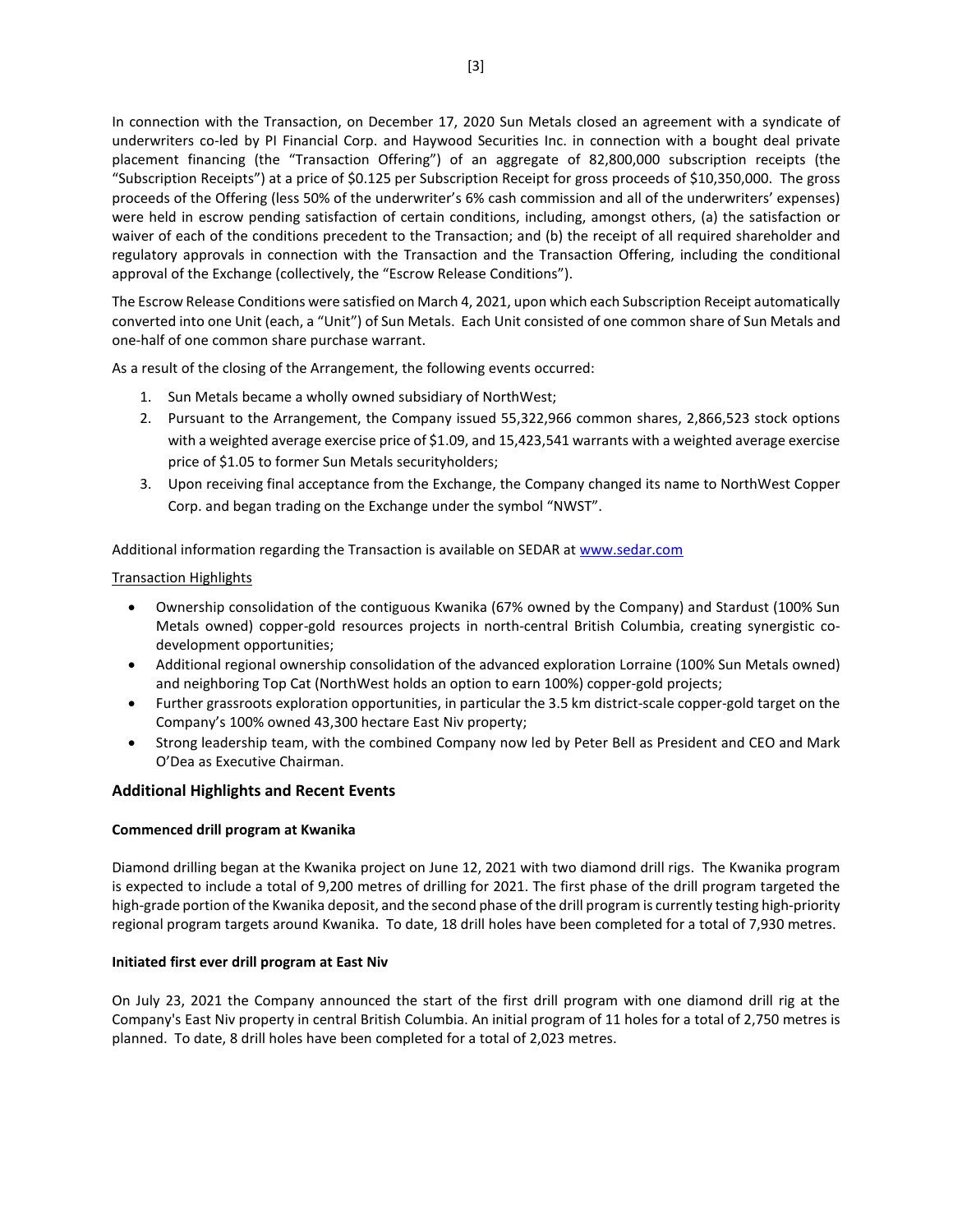### **Appointment of VP, Sustainability**

On June 15, 2021 the Company announced the appointment of Vesta Filipchuk as VP, Sustainability. Ms. Filipchuk is a recognized leader in social, environmental, and regulatory affairs and ESG performance. She has over thirty years of experience in Indigenous relations and negotiations, community engagement and consultation, environmental management, and sustainability.

### **Expanded Stardust Resource and Metallurgical Results**

On May [1](#page-3-0)7, 2021 the Company announced an updated mineral resource estimate for the Stardust Project<sup>1</sup>. The estimate incorporates the 421 zone, discovered in 2018, and the shallower Canyon Creek zone. The resource numbers for indicated and inferred material are shown in the table below:

| <b>CATEGORY</b>  | <b>TONNES (MT)</b> | Cu%  | Au G/T | AG G/T | CUEQ <sup>2</sup> |
|------------------|--------------------|------|--------|--------|-------------------|
| <b>INDICATED</b> | 1.963              | 1.31 | 1.44   | 27.1   | 2.59              |
| <b>INFERRED</b>  | 5.843              | 0.86 | 1.17   | 20.0   | 1.88              |

In support of the resource, metallurgical testing was done on Stardust, which showed very high copper recoveries of 94.2% to 98.6% and similarly high gold recoveries of 93% to 93.9%. A preliminary flowsheet was outlined suggesting a 150 micron initial grind and a 45 to 50 micron regrind. Copper in concentrate grades were 21.8% to  $26.2\%$ <sup>[3](#page-3-2)</sup>.

Readers are directed to the section entitled "Exploration Projects" included within this MD&A for further information with respect to the updated mineral resource estimate for the Stardust Project.

## **Funded Future Growth**

In addition to the completion of the Transaction Offering, on March 31, 2021 the Company closed an additional bought-deal private placement, pursuant to which the Company issued 3,750,000 common shares (the "Shares") at a price of \$0.80 per Share, 5,000,000 flow-through common shares (the "FT Shares") at a price of \$1.00 per FT Share, and 4,550,000 charity flow-through common shares (the "Charity FT Shares") at a price of \$1.10 per Charity FT Share, for aggregate gross proceeds of \$13,005,000 (the "Offering"). In connection with the Offering, the Company paid the underwriters a cash commission equal to 6.0% of the gross proceeds of the Offering.

#### **Strengthened Management Team and Board**

In connection with the merger with Sun Metals, the Company added Peter Bell as President and CEO, Lauren McDougall as CFO and Corporate Secretary and Ian Neill as VP Exploration. Mark O'Dea (Executive Chair), Sean Tetzlaff and Richard Bailes joined the Company's Board of Directors, replacing James Morton and Eric Strom.

## **Outlook**

NorthWest expects to continue exploring Kwanika, Stardust and its portfolio of projects with the intent to identify additional mineralization and create shareholder value through discovery and delineation.

NorthWest is undertaking an extensive \$8.5 million exploration program for the 2021 field season. Field work at the Stardust and Kwanika projects has begun, and drilling at Kwanika commenced in mid June, consisting of two diamond drill rigs. Other activities taking place at the Stardust and Kwanika projects during the 2021 field season include

<span id="page-3-0"></span> $<sup>1</sup>$  See the technical report entitled "Stardust Project Updated Mineral Resource Estimate NI 43-101 Technical Report", with an effective date of</sup> May 17, 2021, filed under the Company's SEDAR profile a[t www.sedar.com](http://www.sedar.com/)

<span id="page-3-1"></span><sup>&</sup>lt;sup>2</sup> The following equation was used to calculate copper equivalence: CuEq = Copper (%) + (Gold (g/t) x 0.718) + (Silver (g/t) x 0.009).

<span id="page-3-2"></span> $3$  See press release dated April 19, 2021 available at [www.northwestcopper.ca](http://www.northwestcopper.ca/) and under the Company's profile on SEDAR at www.sedar.com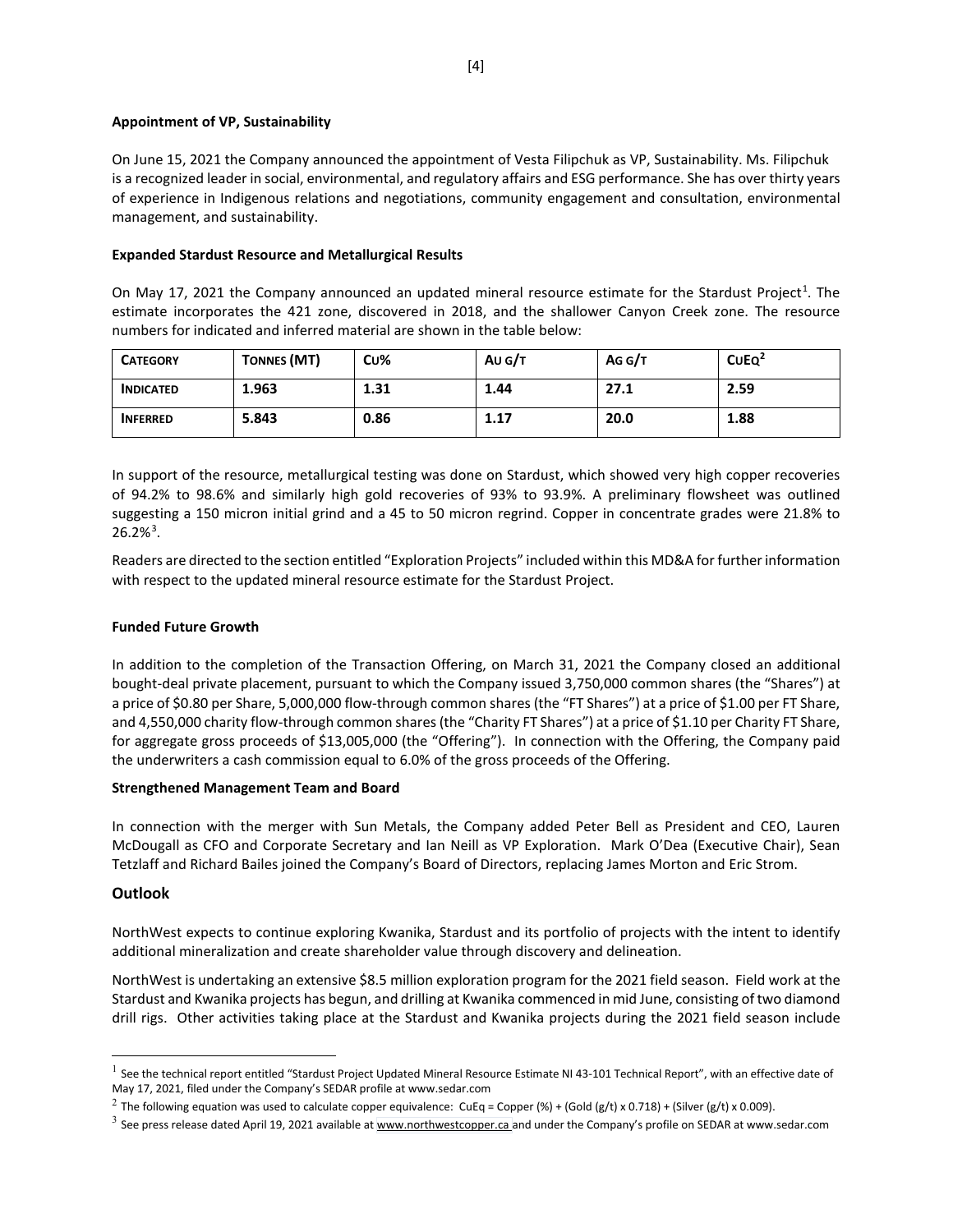regional mapping, sampling and geophysical surveys. The drill program is focused on upgrading the Kwanika resource through targeting of areas within the underground resource that have not been sufficiently drill tested to date. Nearby deposit areas which hold potential for resource expansion are also being tested, along with regional targets that have the opportunity of improving overall project economics.

In addition, Northwest is currently conducting an initial drill testing program on the East Niv property, along with mapping and sampling programs at the Lorraine, Top Cat, Arjay, and Tchentlo projects.

As at June 30, 2021, the Company had spent \$0.7 million on exploration activities at East Niv, Lorraine, and other projects owned by the Company, and incurred \$1.5 million on exploration activities on behalf of KCC. The Company expects to spend the remaining \$6.3 million of the \$8.5 million budget primarily on completing the drill programs at Kwanika and East Niv, as well as the field work programs at Lorraine and Top Cat.

## **Exploration Projects**

## **Joint Venture – Kwanika Copper Company**

The Kwanika Project is located in the prolific Quesnel Terrane, which hosts numerous porphyry copper-gold deposits such as Mount Milligan, New Afton, and Highland Valley. It is easily accessible by road from the town of Fort St. James, British Columbia.

Kwanika hosts two bulk tonnage calc-alkaline porphyry deposits, the primary Central Zone Cu-Au porphyry, and secondary South Zone Cu-Au-Mo porphyry deposit. The Central Zone was discovered by the Company in 2006 and features both a near surface open-pit resource, and a higher-grade underground resource that has the potential for block cave mining.

On November 24, 2017, NorthWest completed a transaction whereby NorthWest, PIC and KCC signed a definitive joint venture agreement (the "JVA") for the exploration and development of the Kwanika property. Pursuant to the JVA, the respective interests of NorthWest and PIC in the Kwanika Project were transferred to KCC, which serves as the vehicle for the joint venture. As at February 28, 2021, total contributions by NorthWest to KCC were \$17,106,571.

Upon completion of the 2020 program, and as a result of sole-funding that program, NorthWest owns 66.949% of KCC, and PIC has diluted on a pro-rata basis to 33.051%.

On March 1, 2021, KCC's shareholders approved a formal budget for CDN \$3.5 million and a work program at the Company's property which was submitted by NorthWest as operator. At the shareholders meeting, PIC elected not to participate for its proportionate share of the 2021 Kwanika program and budget, NorthWest elected to participate for its proportionate share and NorthWest also elected to fund the shortfall resulting from PIC's election not to participate. These elections by the shareholders has resulted in 100% of the 2021 Kwanika Program and Budget being funded by NorthWest, from time to time as funds are required. During the four months ended June 30, 2021, NorthWest incurred \$1.5 million in costs on behalf of KCC, and subsequent to the period end provided a funding request to KCC. Following approval of the funding request by the KCC board, the amount owing from KCC to NorthWest will be settled in shares, and NorthWest and PIC's corresponding ownership percentages updated.

#### **Exploration**

On June 14, 2021 the Company announced that drilling is underway on the Kwanika project. The Kwanika program is expected to include a total of 9,200 metres of drilling for 2021. The first phase of the drill program targeted the high-grade portion of the Kwanika deposit, and the second phase of the drill program is planned to test high-priority regional program targets around Kwanika. A total of 22 holes are planned. Two diamond drill rigs are in use and projected to complete the initial program by the middle of September. Additionally, in July 2021, the Company completed both airborne and ground geophysical surveys of several high-priority regional target areas. This surveying was followed up with geological mapping and geochemical sampling.

On October 20, 2020, the Company announced it had completed the Kwanika 2020 work program and additional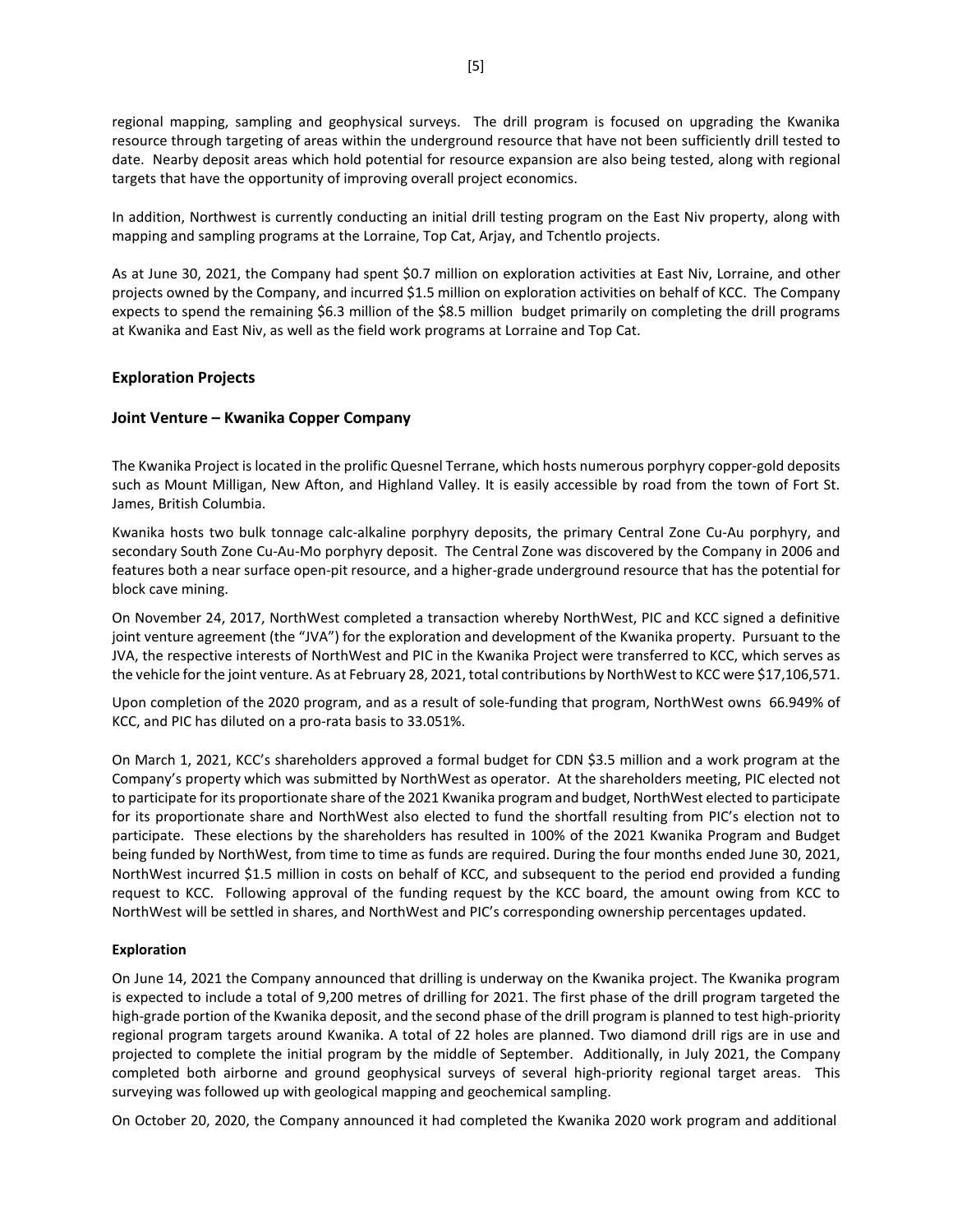mineralized zones had been intersected in resource step-out drillholes at Kwanika. A total of nine (9) drill holes for 4,350 metres were drilled and tested five exploration and resource expansion targets. Additionally, approximately 16 line-km of induced-polarization ("IP") surveys north and south of the Central Zone resource were carried out to develop known targets, as well as at the Rottacker area located 20 km south of Kwanika.

On December 16, 2020, the Company reported the first batch of assays results from the 2020 work program and on February 2, 2021 the balance of the results.

Highlights from the program include:

DDH K-20-196 intersected a newly recognized deep Cu-Au system that remains open to the north. The hole was drilled toward the west to follow up on a broad halo of anomalous gold intersected in 2016 above a deep geophysical target approximately 500 metres north of the Central Zone resource. The hole intersected two mineralized intervals, the first of which is dominated by intrusive rocks of variable composition hosting disseminated and quartz-vein bearing chalcopyrite and bornite. The lower mineralized interval is dominated by silica-sericite altered dioritemonzodiorite hosting pyrite-chalcopyrite-bornite mineralization.

DDH K-20-197 opened up the Central Zone for expansion below and to the south of the current pit-constrained resource. The hole was drilled to follow up mineralization intersected in K-23 and K-190 with the goal of expanding the open-pit constrained resource and exploring the potential for additional grade along the Central Fault. The hole intersected silica-chlorite-K-feldspar altered diorite-monzodiorite intrusive rocks hosting disseminated and veinhosted chalcopyrite, bornite and locally native copper, and opens up the Central Zone mineralized system towards the south.

DDH K-20-198 drilled through the underground resource shape to test for higher-grade domains and continuity of mineralization both above and below the proposed underground extraction level, intersected 697.6 metres grading 0.40% Cu, 0.65g/t Au and 1.9 g/t Ag. Substantially higher-grade intervals occur within the underground resource shape highlighting the presence of high-grade domains within the deposit, including 124.3 metres grading 0.70% Cu, 2.10 g/t Au and 3.0 g/t Ag and 66.9 metres grading 0.79% Cu, 1.0 g/t Au and 3.2 g/t Ag. These higher grade intervals are associated with strong K-feldspar-silica-sericite altered intrusive rocks, quartz stockwork zones and syn-postmineral dyke margins hosting bornite and chalcopyrite. The hole intersected the bounding Pinchi Fault at depth west of where it was previously modelled, which may have implications for resource expansion in that direction.

#### **Mineral Resource**

An updated mineral resource estimate was published for the Central Zone in April 2019<sup>[4](#page-5-0)</sup>. The updated resource estimate was completed by Moose Mountain Technical Services (MMTS) of Victoria, British Columbia under the direction of Sue Bird, P. Eng., an independent Qualified Person as defined by NI 43-101. The Measured and Indicated (M+I) resource is estimated to contain 1.32 billion pounds of Cu and 1.83 million ounces of Au in addition to a significant Inferred resource (see table below). Importantly, the resource estimate has identified coherent highergrade domains within the open pit and underground M&I resources. Highlights of the resource estimate include:

- An overall increase in contained metal from the 2016 resource estimate, including increases of 44% for Cu, 32% for Au, and 52% for Ag in the M+I categories;
- Conversion of 42.9 million tonnes of Indicated resources to Measured category, representing approximately 20% of the combined open pit and underground M+I resource; and
- Combined Measured and Indicated (M+I) resource of 223.6 million tonnes grading 0.27% copper, 0.25 g/t gold and 0.87 g/t silver containing 1.32 billion pounds of Cu, 1.83 million ounces of Au and 6.27 million ounces of Ag as summarized in the table below.

The 2019 Central Zone resource was based on 143 holes totaling 65,695 metres drilled at the Central Zone by the Company since 2006 and incorporated drilling results from the 2018 program at Kwanika. Revised grade trends for copper and gold were modelled separately reflecting the presence of multiple mineralizing events and enrichment

<span id="page-5-0"></span><sup>&</sup>lt;sup>4</sup> Please se[e NI 43-101 technical report](https://serengetiresources.com/site/assets/files/1510/ni43-101-serengetikwanika-rev-final-04172019.pdf) titled "NI 43-101 Technical Report for the Kwanika Project Resource Estimate Update 2019," dated April 17, 2019 for further information with respect to the 2019 Kwanika Mineral Resource Estimate, filed under the Company's SEDAR profile at [www.sedar.com.](http://www.sedar.com/) As a result of the 2019 Central Zone resource estimate, the NI 43-101 technical report titled "NI 43-101 Technical Report for the Kwanika Project Preliminary Economic Assessment Update 2017" dated April 3, 2017 and filed on the Company's SEDAR profile is considered a historical report and is no longer current.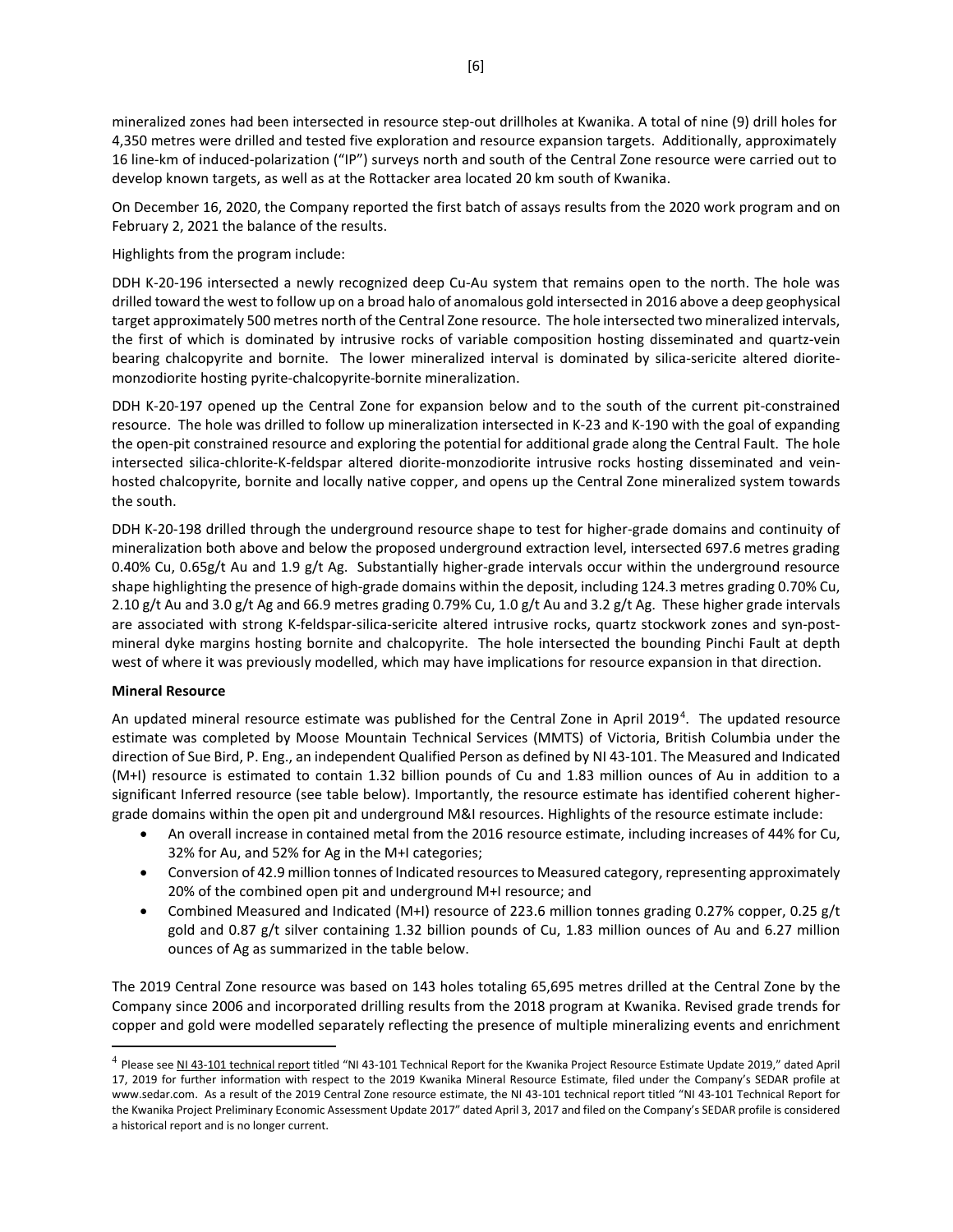in gold and copper, resulting in a wider mineralized envelope extending deeper within the Central Zone compared with the 2016 resource estimate. A revised 3D geological model created in 2018 provided a key input for the new resource model. Furthermore, the 2019 resource was based on more reasonable confining shapes drawing on the 2017 PEA mining shapes for guidance. A total of six (6) resource domains were developed which were based on the geological model and included revised copper mineral speciation modelling as well as trend modelling for gold and copper. Copper and gold were modelled using independent variographic parameters within domains to accurately reflect the grade trends for each metal. Kriging interpolation was used to develop the resource for both gold and copper and was checked against nearest-neighbour (NN) and inverse-distance-cubed (ID3) for each metal to ensure consistency, precision and accuracy.

|                       |                    |                                         | <b>Pit-Constrained</b>              |              |             |                        |              |                        |             |
|-----------------------|--------------------|-----------------------------------------|-------------------------------------|--------------|-------------|------------------------|--------------|------------------------|-------------|
| <b>Classification</b> | Quantity (Mt)      | Cut-off                                 | Grade                               |              |             | <b>Contained metal</b> |              |                        |             |
|                       |                    | (CuEq%)                                 | CuEq<br>(%)                         | Cu<br>$(\%)$ | Au<br>(g/t) | Ag<br>(g/t)            | Cu<br>(MIbs) | Au<br>(koz)            | Ag<br>(koz) |
| Measured              | 24.2               | 0.13                                    | 0.51                                | 0.34         | 0.33        | 1.07                   | 179          | 254                    | 833         |
| Indicated             | 80.4               |                                         | 0.30                                | 0.20         | 0.18        | 0.69                   | 360          | 454                    | 1,784       |
| Total M+I             | 104.6              |                                         | 0.35                                | 0.23         | 0.21        | 0.78                   | 540          | 708                    | 2,617       |
| Inferred              | 5.7                |                                         | 0.23                                | 0.16         | 0.13        | 0.65                   | 20           | 25                     | 119         |
|                       | <b>Underground</b> |                                         |                                     |              |             |                        |              |                        |             |
| <b>Classification</b> | Quantity (Mt)      | Confining                               |                                     | Grade        |             |                        |              | <b>Contained metal</b> |             |
|                       |                    | <b>Shape</b><br><b>Basis</b><br>(CuEq%) | CuEq<br>(%)                         | Cu<br>(%)    | Au<br>(g/t) | Ag<br>(g/t)            | Cu<br>(MIbs) | Au<br>(koz)            | Ag<br>(koz) |
| Measured              | 18.7               | 0.27                                    | 0.58                                | 0.36         | 0.40        | 1.15                   | 151          | 239                    | 692         |
| Indicated             | 100.2              | confining                               | 0.44                                | 0.29         | 0.27        | 0.92                   | 634          | 884                    | 2,964       |
| Total M+I             | 118.9              | shape -                                 | 0.46                                | 0.30         | 0.29        | 0.96                   | 784          | 1,123                  | 3,656       |
| Inferred              | 84.7               |                                         | 0.27                                | 0.17         | 0.18        | 0.60                   | 319          | 480                    | 1,634       |
|                       |                    |                                         | <b>Combined Pit and Underground</b> |              |             |                        |              |                        |             |
| <b>Classification</b> | Quantity (Mt)      | Cut-off                                 |                                     | Grade        |             |                        |              | <b>Contained metal</b> |             |
|                       |                    | (CuEq%)                                 | CuEq<br>$(\%)$                      | Cu<br>$(\%)$ | Au<br>(g/t) | Ag<br>(g/t)            | Cu<br>(MIbs) | Au<br>(koz)            | Aq<br>(koz) |
| Measured              | 42.9               | As                                      | 0.54                                | 0.35         | 0.36        | 1.10                   | 330          | 493                    | 1,525       |
| Indicated             | 180.6              | applicable                              | 0.38                                | 0.25         | 0.23        | 0.82                   | 994          | 1,338                  | 4,748       |
| <b>Total M+I</b>      | 223.6              | for pit and<br>ug from                  | 0.41                                | 0.27         | 0.25        | 0.87                   | 1,324        | 1,831                  | 6,273       |
| Inferred              | 90.4               | above                                   | 0.26                                | 0.17         | 0.17        | 0.60                   | 339          | 504                    | 1.753       |

Table 1: Summary of Total Pit and Underground Resource - Kwanika Central (effective date: December 14, 2018)

Central Zone Resource Notes:

- Resources are reported within a combined open pit and underground shape to define "reasonable prospects of eventual economic extraction". Open-pit constrained mineral resources are confined to an open pit shell above the potential block cave and created using an NSR cut-off grade of CAD\$11.30. Underground resources contain all material confined within a shape defined by the 0.27% CuEq cut-off. Mineral resources are not mineral reserves and do not have demonstrated economic viability. All figures are rounded to reflect the relative accuracy of the estimate.
- Open pit constrained mineral resources are reported at a copper equivalent cut-off of 0.13% and underground resources report all material within shapes defined by the 0.27% CuEq grade shell. The cut-offs are based on prices of US\$3.25/lb of copper, US\$1,350/oz of gold, US\$17/oz of silver and assumed recoveries of 91% for copper, 75% for gold, 75% for silver.
- Copper equivalents are calculated using the formula below based on metal prices of US\$3.25/lb of copper, US\$1,350/oz of gold and US\$17/oz of silver. Metal recoveries of 91% for copper, 75% for gold and 75% for silver have been applied to the copper equivalent calculations.
- CuEq = Cu% + ((Augpt/31.1034\*AuPrice\*AuRecovery) + (Aggpt/31.1034\*AgPrice\*AgRecovery)) / (CuPrice\*CuRecovery\*22.0462)

## **Stardust Project**

Pursuant to the Transaction with Sun Metals, the Company acquired a 100% interest in the Stardust Project, a carbonate replacement deposit ("CRD") located in north-central British Columbia. Stardust is a large mineralized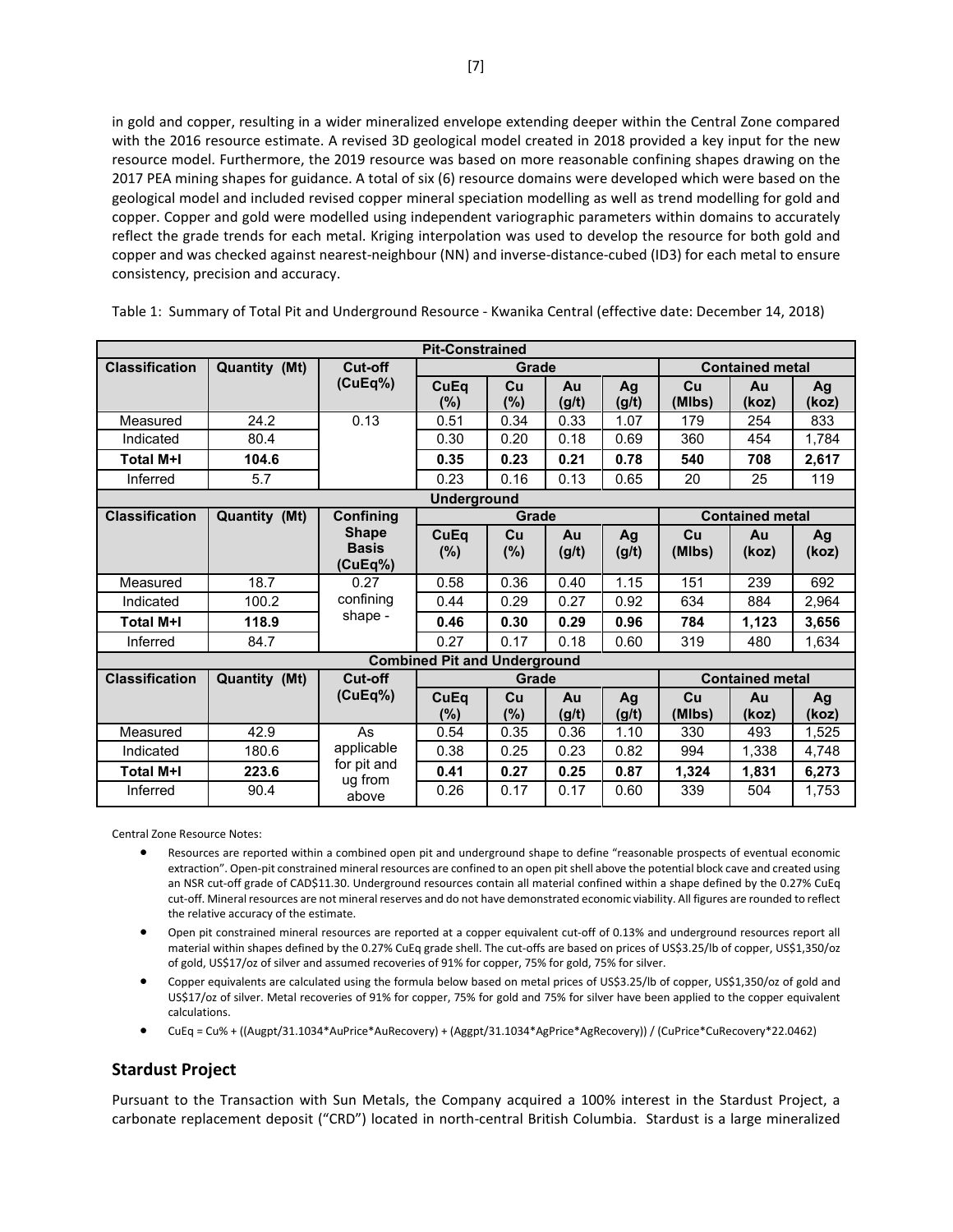system with true district potential. It features a 2.2-km corridor of mineralization including four mineralization styles typical of a CRD system: porphyry, skarn, manto and epithermal vein. Stardust is one of the few CRD systems with all CRD components fully intact.

The Stardust Project is located in British Columbia, Canada, an area of political stability that has a well established regulatory regime and a government that has demonstrated strong support for the mining industry. In addition to a stable and well-regulated legal and governance environment, infrastructure is a strong contributor to British Columbia's standing as a prime location to operate in and this is particularly true at Stardust. The project is located 38 km east of a rail spur which connects to Prince George, British Columbia, and is located the same distance from a single-phase power grid. A 230-kV power line, which connects the currently closed Kemess mine to the BC power grid, is located approximately 80 km northeast of the project. The project is accessible by road, and is an approximately two hour drive north from Fort St James on maintained Forest Service Roads. Climate conditions are also favorable in the area with moderate precipitation in both summer and winter, meaning year-round road access to Stardust is possible.

### **Exploration**

The Company is currently evaluating the historic exploration completed at Stardust with the intent to develop future drill targets.

Approximately \$25 million has been invested in historic exploration including 80,000 metres of drilling over 390 holes, 5,800 soil samples, two airborne magnetic and extensive mapping and prospecting.

Subsequent to the historic drilling, Sun Metals has had significant discovery success at Stardust, has drilling approximately 32,220 metres of diamond drill core in 63 holes from 2018 to 2020. Most of this drilling was focused on the discovery and delineation of the 421 zone, which was discovered in 2018 by one of that year's strongest copper-gold drill holes in North America, DDH18-SD-421, which returned 100 metres of [5](#page-7-0).05% CuEq<sup>5</sup>. In 2019 and 2020, Sun Metals built on that success and materially expanded the known mineralized zones, building continuity of mineralization from surface down to 900 metres depth.

In addition to this, Sun Metals conducted surficial geochemical surveys consisting of 9,812 soils samples and 122 rock samples. An airborne geophysical survey consisting of 1,128 line km with a versatile time domain electromagnetic (VTEM™plus) system and a horizontal magnetic gradiometer. Ground geophysical surveys consisting of 71.85 line km of large loop electromagnetics (EM), 28.1 line km of Induced Polarization, 28.09 km of ground magnetics, 3 km of magnetotellurics and 19 drill holes were surveyed with a down hole EM system. A Light Detection and Ranging survey (LiDAR) coupled with an aerial photo acquisition covering 88.3 km<sup>2</sup> was also conducted over the project area.

#### **Mineral Resource**

On May 17, 2021, the Company announced a new updated mineral resource estimate for Stardust<sup>[6](#page-7-1)</sup> which incorporates the 421 zone and the Canyon Creek zone, and consists of Indicated mineral resources totaling 1,962,900 tonnes at 2.59% CuEq<sup>[7](#page-7-2)</sup>, 1.31% Cu, 1.44 g/t Au and 27.1 g/t Ag and Inferred mineral resources totaling 5,843,200 tonnes at 1.88% CuEq, 0.86% Cu, 1.17 g/t Au and 20.0 g/t Ag all at a cut-off of US \$65/tonne and 2.5 metre minimum mining width.

| <b>Resource</b>       | Tonnes >   | Grades |          |          |      |  |
|-----------------------|------------|--------|----------|----------|------|--|
| <b>Classification</b> | <b>COG</b> | %Cu    | $g/t$ Au | $g/t$ Ag | CuEq |  |
| Indicated             | 1,962,900  | 1.31   | 1.44     | 27.1     | 2.59 |  |
| Inferred              | 5,843,200  | 0.86   | 1.17     | 20.0     | 1.88 |  |

Table 1 – Summary of Indicated and Inferred Resources

<span id="page-7-0"></span><sup>5</sup> See press release dated November 14, 2018 available under Sun Metals' profile on SEDAR at www.sedar.com

<span id="page-7-1"></span><sup>&</sup>lt;sup>6</sup> See the technical report entitled "Stardust Project Updated Mineral Resource Estimate NI 43-101 Technical Report", with an effective date of May 17, 2021, filed under the Company's SEDAR profile a[t www.sedar.com](http://www.sedar.com/)

<span id="page-7-2"></span><sup>&</sup>lt;sup>7</sup> The following equation was used to calculate copper equivalence: CuEq = Copper (%) + (Gold (g/t) x 0.718) + (Silver (g/t) x 0.009).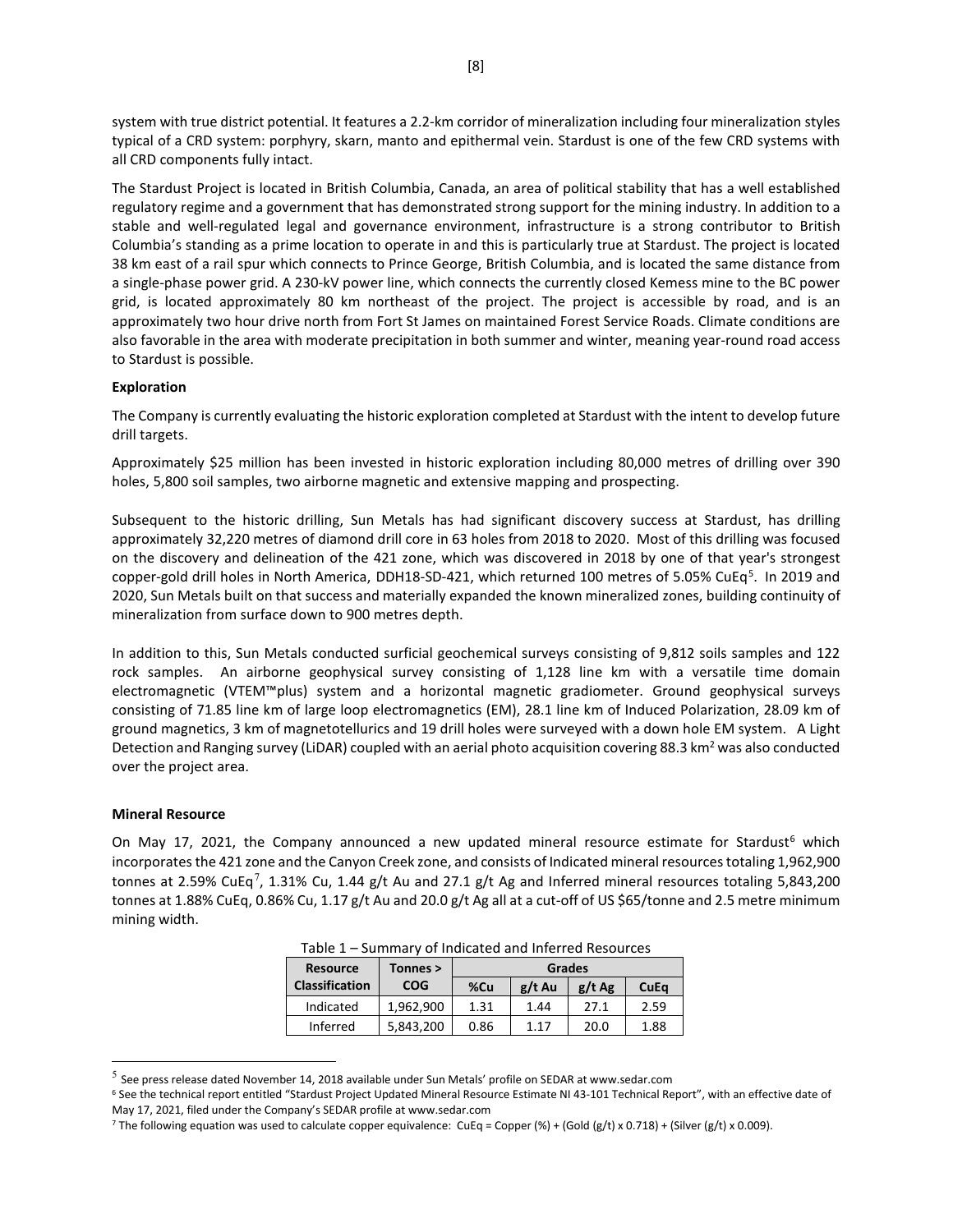| Indicated  | <b>Grades</b>          |      |          |          |      |
|------------|------------------------|------|----------|----------|------|
| $COG$ \$/t | Tonnes ><br><b>COG</b> | %Cu  | $g/t$ Au | $g/t$ Ag | CuEq |
| 65         | 1,962,888              | 1.31 | 1.44     | 27.1     | 2.59 |
| 85         | 1,603,223              | 1.48 | 1.62     | 30.2     | 2.93 |
| 105        | 1,309,183              | 1.65 | 1.82     | 33.2     | 3.25 |
| 125        | 1,061,374              | 1.83 | 2.02     | 36.2     | 3.60 |

Table 2- Resource Sensitivity to changes in cut-off grade

|                                | <b>Inferred</b> | Grades |          |          |             |  |
|--------------------------------|-----------------|--------|----------|----------|-------------|--|
| <b>COG</b><br>$\frac{2}{3}$ /t | Tonnes > COG    | %Cu    | $g/t$ Au | $g/t$ Ag | <b>CuEq</b> |  |
| 65                             | 5,843,160       | 0.86   | 1.17     | 20.0     | 1.88        |  |
| 85                             | 4,317,343       | 0.97   | 1.35     | 22.6     | 2.15        |  |
| 105                            | 3,091,762       | 1.10   | 1.54     | 24.9     | 2.43        |  |
| 125                            | 2,158,409       | 1.24   | 1.73     | 27.6     | 2.73        |  |

Notes:

• Mineral resources are not mineral reserves and do not have demonstrated economic viability. There is no certainty that all or any part of the mineral resources estimated will be converted into mineral reserves. The estimate of mineral resources may be materially affected by geology, environment, permitting, legal, title, taxation, sociopolitical, marketing or other relevant issues. Inferred mineral resources have a great amount of uncertainty as to their existence and as to whether they can be mined economically. It cannot be assumed that all or part of the Inferred mineral resources will ever be upgraded to a higher category.

The updated Stardust mineral resource estimate was prepared by Ronald G. Simpson, P.Geo, of GeoSim Services Inc. with an effective date of May 17, 2021, and replaces the previous Stardust mineral resource estimate<sup>[8](#page-8-0)</sup>. Mr. Simpson is an independent Qualified Person in accordance with the requirements of NI 43-101.

The data cut-off used for the resource estimate is March 31, 2021. The base case cut-off of US\$65/t was determined based on metal prices of US \$3.25/lb copper, US \$1,600/oz gold and US \$20/oz silver, underground mining cost of US \$45/t, processing cost of US \$15/t and G&A cost of US \$5/t. Recoveries used in calculation of the base case cutoff were based on recent metallurgical test results and were assumed to be 94% for gold and copper and 86% for silver.

#### **East Niv**

The Company acquired East Niv by staking in 2018 and conducted a limited filed program which returned some encouraging results. East Niv lies within Mesozoic volcanic rocks of the Stikine Terrane along the unconformity between the Upper Triassic Takla and Early Jurassic Hazelton Groups and is located approximately 40 km SW of the Kemess Minesite.

In July 2021, the Company announced it had staked 16 additional claims, expanding the property size to 43,297 Hectares.

#### **Exploration**

On July 23, 2021 the Company announced the start of the first drill program at the Company's East Niv property in central British Columbia. An initial program of 11 holes for a total of 2,750 metres is planned. In addition to diamond drilling, the Company continues to explore the broader East Niv region and carrying out field work to identify additional new targets for follow-up. The Company also conducted an IP survey of the East Niv property in July 2021.

<span id="page-8-0"></span><sup>8</sup> Please see NI 43-101 technical report titled "Stardust Project NI 43-101 Technical Report" with an effective date of January 8, 2018 available under Sun Metals Corp.'s SEDAR profile a[t www.sedar.com](http://www.sedar.com/) for the previous mineral resource on the Stardust deposit.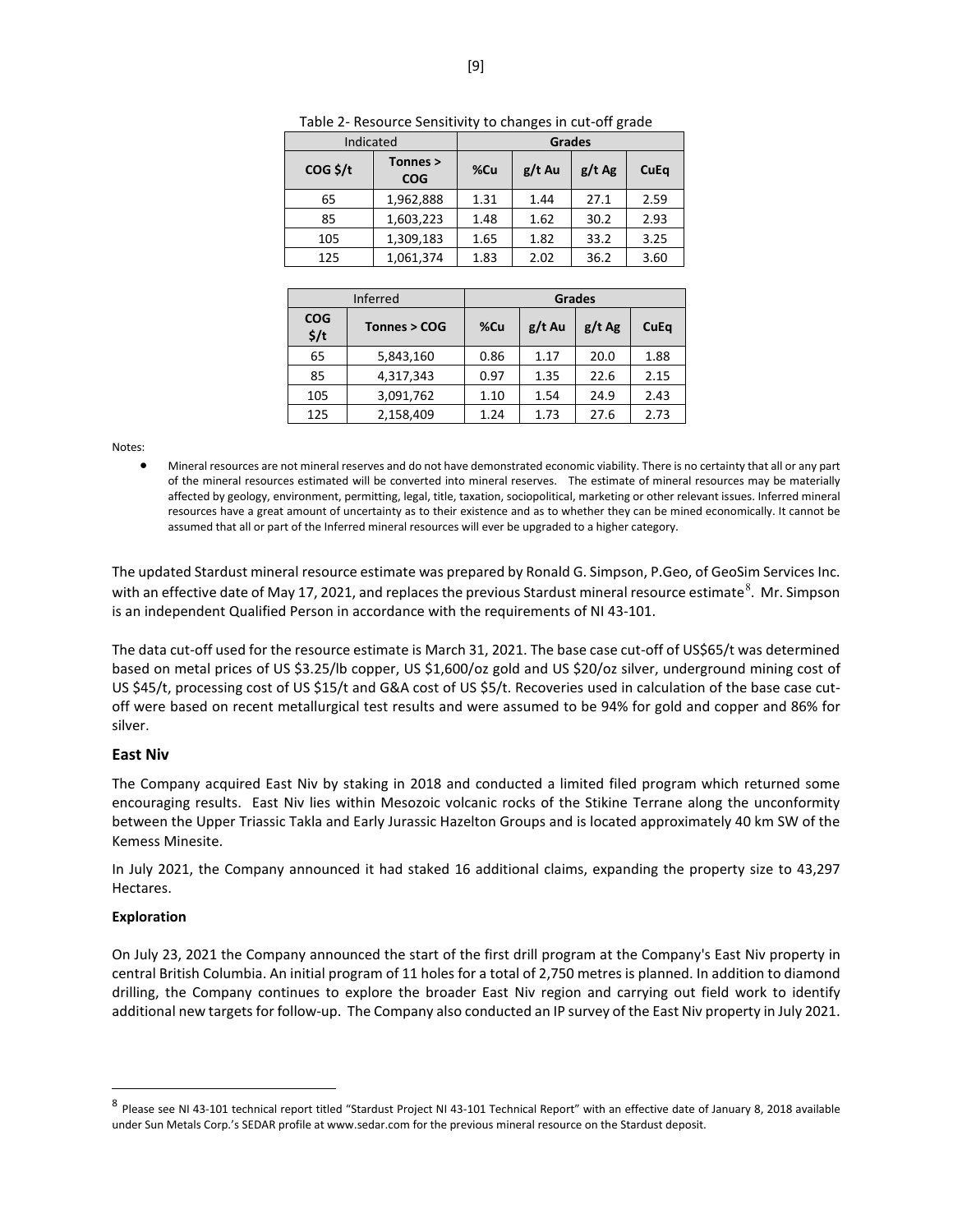On August 14, 2019 the Company reported results of field work completed on the East Niv property located 40 km SW of the Kemess Mine. The work identified a newly recognized cluster of partially outcropping copper-gold porphyry and related high-grade Cu-Au vein occurrences located in a dilatant jog within a major regional structure that the Company believes has the potential to host multiple mineralized porphyry centers. The property was expanded to 6,405 hectares.

On July 27, 2020 the Company reported on preliminary results from the mapping and sampling program conducted at East Niv to that point during the 2020 field season. Several areas of interest were identified along a 3.5 km long by up to 1.3 km wide northwest-southeast prospective trend from treeline to valley floor consisting of discrete magnetic high features, several mineralized occurrences and correlated anomalous copper soil geochemistry from prior analytical results and preliminary 2020 field XRF results. The main showing, first identified in 2019 and grading up to 0.82% copper, 1.14 g/t gold in composite grab samples was extended significantly in strike extent, and a second mineralized monzodiorite outcrop, measuring 200 by up to 50 metres in width was discovered 650 metres to the east.

On October 7, 2020, NorthWest reported the balance of the results from the 2020 field program at East Niv. The mapping, sampling and a 17.5 line km IP geophysical survey completed during the quarter have outlined a previously unknown, 3.5 sq km multiparameter porphyry copper-gold target at East Niv encompassing a number of porphyrystyle copper-gold occurrences, demonstrating regional scale potential and the property was expanded to over 20,750 hectares.

## **Top Cat Project**

On July 15, 2019 the Company optioned a group of claims covering approximately 21,600 hectares in central British Columbia.

The Company may earn a 100% interest by:

- Making staged cash payments totaling \$340,000 over 5 years; \$18,000 of which was paid on signing. On November 7, 2019, the Company issued 41,666 common shares at a fair value of \$18,333 in lieu of cash payment pursuant to the option agreement. On July 13, 2020, the Company paid \$22,000 pursuant to the option agreement. On July 20, 2021, the Company paid \$25,000 pursuant to the option agreement;
- Issuing a total of 750,000 common sharesin stages over a 5-year period. On August 2, 2019, 50,000 common shares were issued upon TSX Venture Exchange approval of the option agreement. On July 13, 2020, the Company issued 50,000 common shares with fair value of \$28,000 pursuant to the option agreement. On July 20, 2021 the Company issued 50,000 common shares with a fair value of \$35,000 pursuant to the option agreement;
- Incurring a total of \$1,250,000 in exploration expenditures over a 5-year period with a minimum of \$100,000 to be spent before the first anniversary of the agreement, which minimum expenditure requirement has been met; and
- Granting the optionors a 3% net smelter royalty (NSR) on the property, subject to the Company's right to purchase a 2% NSR for \$2,000,000 at any time prior to the first anniversary of commercial production.

#### **Exploration**

NorthWest completed an initial assessment in July 2021, and company geologists commenced a mapping and sampling program at Top Cat and the Lorraine project in August 2021.

Company geologists completed a mapping and sampling program at Top Cat in September 2019, collecting 79 rock and 282 soil and stream sediment samples from six (6) prospective localities on the property. Copper mineralization, in the form of chalcopyrite and/or bornite, was observed at all six localities and gold assays from trace to 6.50 g/t Au were returned from the sampling. NorthWest completed a follow-up IP and mapping/sampling program at Top Cat in 2020 in order to develop future drill targets.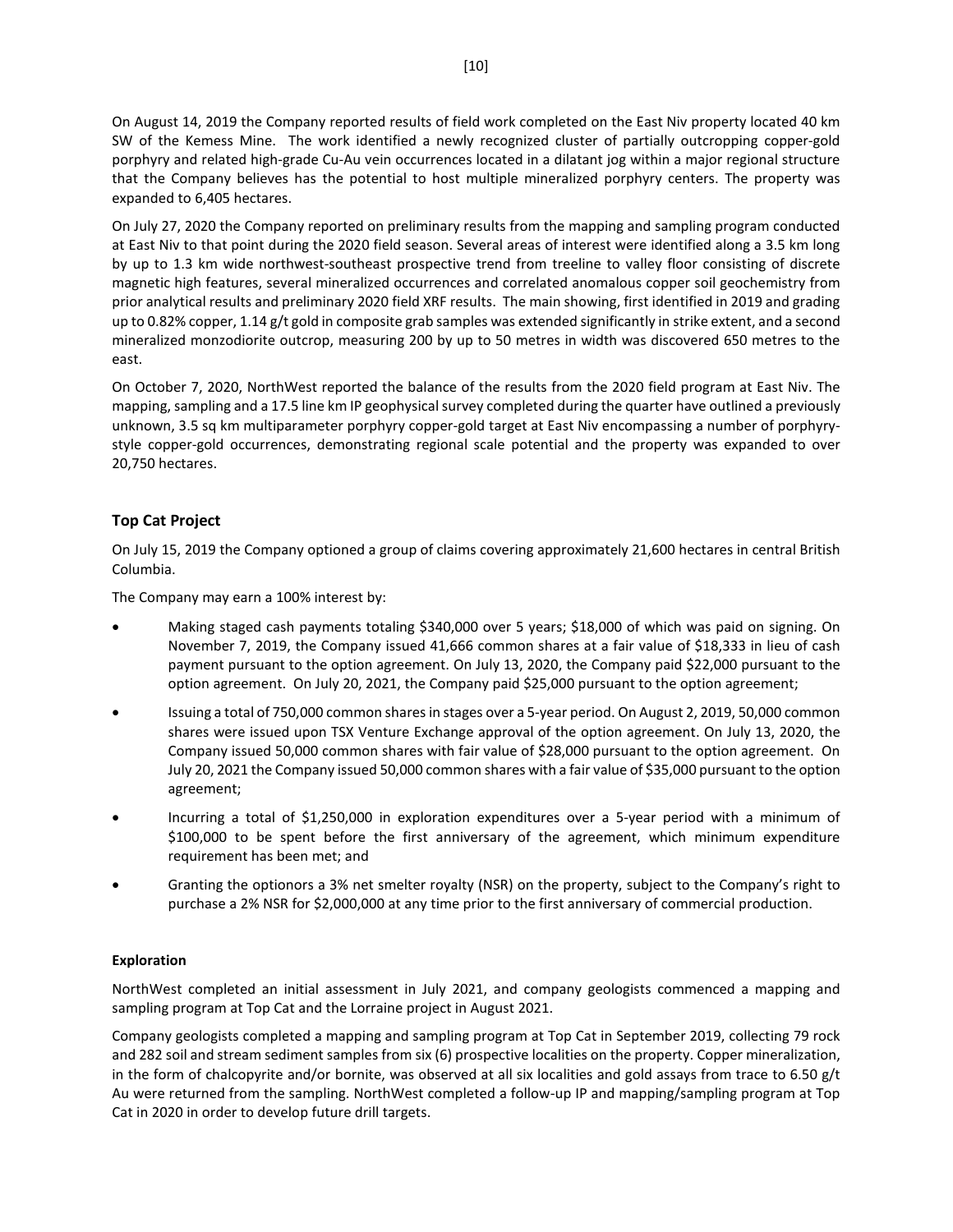Two target areas in particular stand out on the Top Cat property, one of which was the focus of the 2020 work program as follows:

#### *Nova*

The Nova area is located in the northern portion of the property area and is largely overlain by till with local angular mineralized magnetite-sulphide bearing pyroxenite boulders underlain by an intense magnetic anomaly measuring roughly 500m by 800m. Historical boulder samples assay up to 0.52% Cu, 0.327 g/t Au, 4.4 g/t Ag, 0.071 g/t Pt and 0.498 g/t Pd and boulder samples collected by NorthWest in 2019 assay up to 1.39% Cu, 0.69 g/t Au, 6.45 g/t Ag, 0.21 g/t Pt and 1.38 g/t Pd.

Petrographic analysis of the PGE-skarn sample describes a massive skarn dominated by actinolite with lesser magnetite-(ilmenite) and apatite, with scattered patches of chalcopyrite and less abundant bornite altered to covellite. Actinolite is largely interpreted as an alteration product, and when considered with the presence of primary and secondary magnetite associated with copper minerals, suggests magnetic features at Nova may represent the presence of a Cu-Au-PGE bearing pyroxenite or possibly an iron oxide copper-gold system.

Soil sampling completed in 2019 identified a strong Cu-Ag anomaly along the fringe of one of the magnetic anomalies, and an interpreted south-southwestern glacial ice flow direction supports the hypothesis that mineralized till boulders may be sourced from "plug"-like magnetic features following the northwestern trend observed at Nova.

Soil sampling completed by NorthWest in 2019 identified a strong Cu-Ag anomaly along the fringes of the magnetic feature that may be related to mineralization within a buried pyroxenite body, that may be the source of the observed magnetic response.

In 2020 field season a program of geological mapping, soil silt and rock geochemical sampling was focused on Nova area targets and 13.5 km of induced polarization geophysical surveying was completed including three lines at Nova and one to the east.

#### *Cat Mountain*

NorthWest completed a detailed historical data compilation which resulted in the accumulation of 632 rock, and 4,547 soil samples; 69 drill hole logs and related assays from Cat Mountain; and various geophysical surveys dating back to 1974. NorthWest also completed platinum group element ("PGE") analysis on a sample from Nova, and petrographic analysis on samples from Nova and Cat Mountain. The Nova sample returned elevated palladium values clearly correlated with copper.

Cat Mountain has seen over 10,000 metres of drilling in 69 drill holes completed between 1977 and 2007. Most holes are located within the Bet (western) and Hoffman (eastern) zones which are characterized by quartz-magnetite  $\pm$ chalcopyrite-Au veins and as copper replacements in volcanic rocks. The Bet and Hoffman zones occur within a strong magnetic high anomaly along the eastern contact of the Hogem Batholith with volcanics of the Quesnel Terrane. Northeast and northwest-striking faults crosscut and transpose mineralized zones, which is supported by soil geochemical data.

#### **Lorraine Project**

Pursuant to the Transaction with Sun Metals, the Company acquired the Lorraine copper-gold project, located in northcentral B.C., 40 km north of the Stardust project and 270 km northwest of the city of Prince George, B.C. The Lorraine project comprises two contiguous properties, the Lorraine-Jajay and the Jan-Tam-Misty properties. The Company owns 100% of the Lorraine-Jajay property, and 90% of the adjacent Tam-Misty property, and Commander Resources holds a 10% carried interest. The combined properties consist of 140 mineral claims and cover an area of approximately 39,046 hectares. The Lorraine project is well served by resource infrastructure, including all-season roads, the Kemess power corridor to the northeast and the Canadian National Railway line to the southwest.

The Tam-Misty property is subject to a 3% NSR royalty, which can be reduced to 1% NSR royalty, and is subject to a capped advanced royalty payment of \$500,000, of which \$450,000 has been paid at June 30, 2021.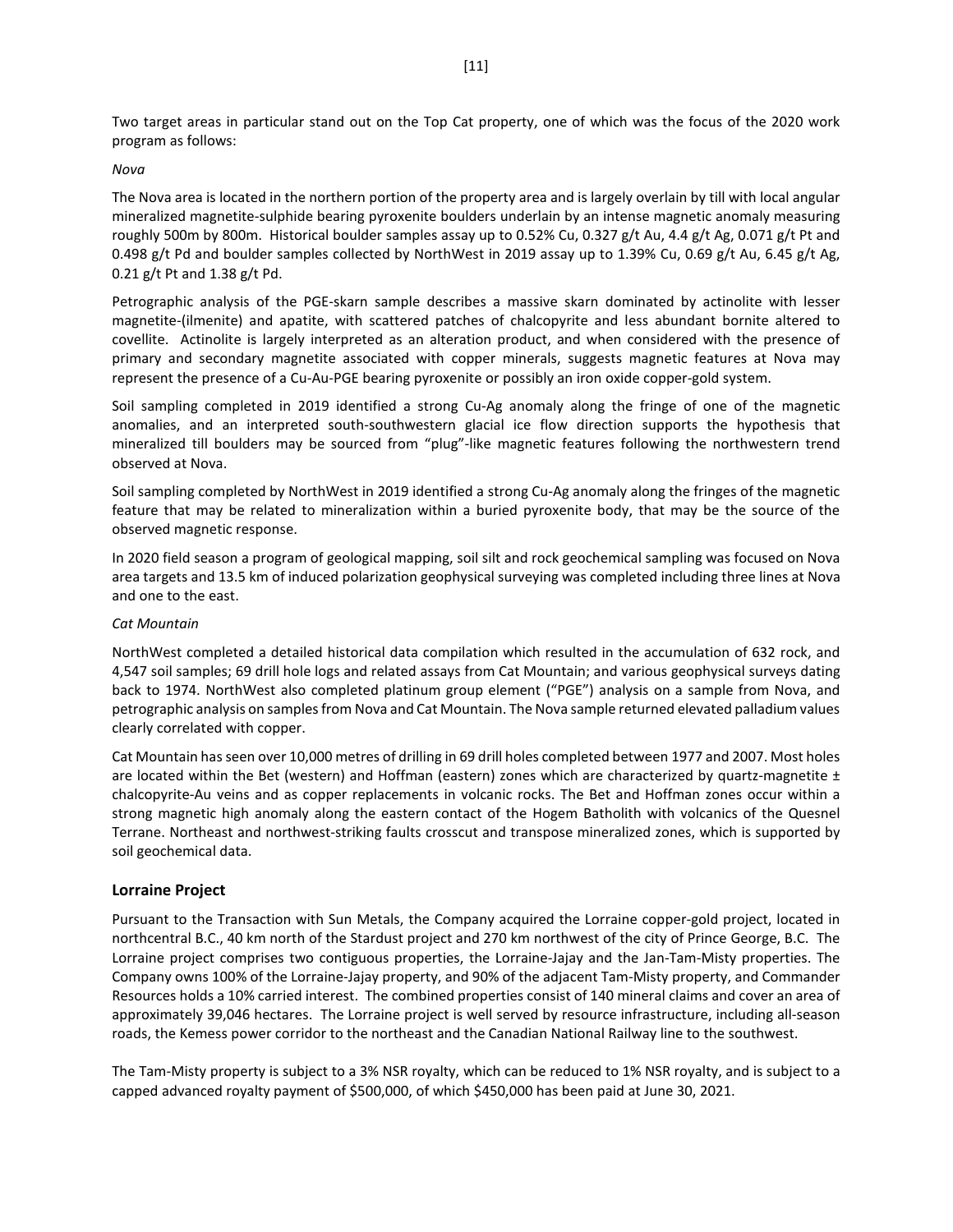Sun Metals entered into an agreement with Teck Resources Limited ("Teck") in November 2020 pursuant to which they acquired Teck's 51% joint venture interest in the Lorraine Project. Pursuant to the terms of the Teck agreement, NorthWest will make the following future payments to Teck in either cash or common shares of the Company:

- \$500,000 payable on the first anniversary of the closing date; and
- \$500,000 payable on the second anniversary of the closing date.

The Company will also make the following contingent milestone payments to Teck in either cash or common shares of the Company:

- \$500,000 upon a Preliminary Economic Assessment;
- \$2,000,000 upon a Feasibility Study; and
- \$5,000,000 upon a construction decision.

Pursuant to the terms of the acquisition, Teck has also retained a 1.0% NSR royalty on all claims that are not already burdened by a royalty and a 0.25% NSR royalty on all claims that are subject to existing royalties. Additionally, if NorthWest sells or options all or a portion of the property to a third party at any time during a 60-month period commencing from the date of the agreement, NorthWest will pay to Teck 20% of the sale proceeds, net of exploration expenses incurred on the property by NorthWest following closing.

#### **Exploration**

During the four months ended June 30 2021, the Company undertook a compilation and review of the historic data on the Lorraine project, in order to understand previous targeting and develop new targets on the property. An initial field assessment was conducted July 2021, and company geologists commenced a mapping and sampling program at Top Cat and the Lorraine project in August 2021.

In October 2019, Teck completed an airborne survey at the Lorraine Project and there are a number of exploration targets that the Company considers to have high exploration potential.

#### **Mineral Resource**

The Upper Main, Lower Main and Bishop zones at Lorraine were the subject of a 2012, NI 43-101 resource estimate published by Lorraine Copper Corp. titled "Summary Report on the Lorraine-Jajay Property Omineca Mining Division, B.C."<sup>[9](#page-11-0)</sup> with an effective date of December 16, 2015. In that report, Gary Giroux, P.Eng. a qualified person as defined under NI 43-101 provided the following estimate:

| Resource<br>Category <sup>10</sup> | Tonnes     | Copper<br>(%) | Gold<br>(g/t) |
|------------------------------------|------------|---------------|---------------|
| Indicated                          | 6,419,000  | 0.61          | 0.23          |
| Inferred                           | 28,823,000 | 0.45          | 0.19          |

A qualified person as defined under NI 43-101 has not completed sufficient work to classify the above historical estimate as a current mineral resource. NorthWest is not treating the historical estimate as a current mineral resource. Mineral resources are not mineral reserves and do not have demonstrated economic viability. There is no certainty that all or any part of the mineral resources estimated will be converted into mineral reserves.

<span id="page-11-0"></span> $9$  See updated and amended NI 43-101 Technical Report entitled "Summary Report on the Lorraine-Jajay Property Omineca Mining Division, B.C." with an effective date of December 16, 2015, as amended July 22, 2016, which can be found on Lorraine Copper Corp.'s profile on SEDAR at www.sedar.com.

<span id="page-11-1"></span> $10$  The cut-off grade used in the resource estimate was 0.2% copper (Cu).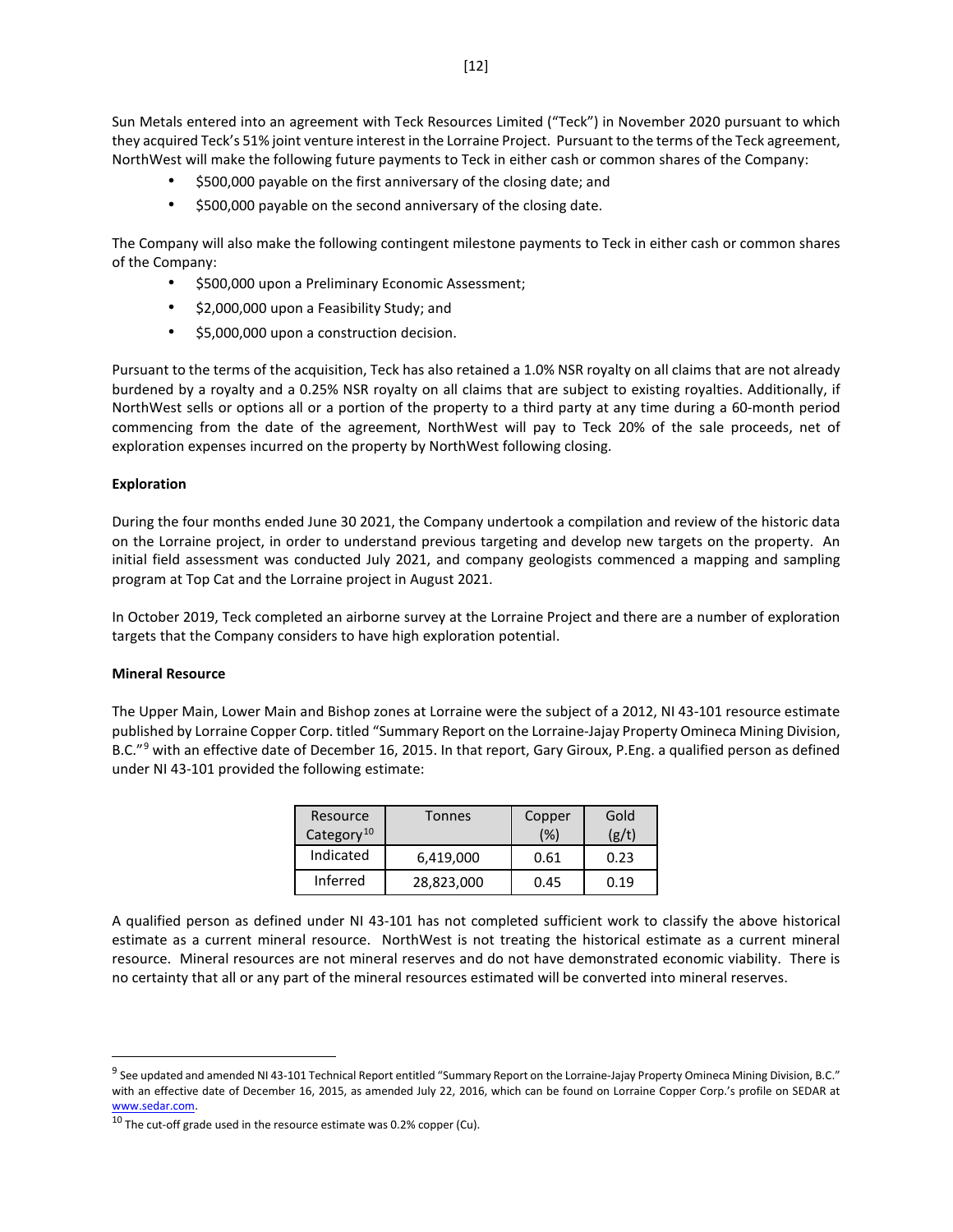#### **Other Projects**

NorthWest also holds a 100% interest in several other properties and an approximately 56.3% interest in one additional property in joint venture partnership with Fjordland Exploration Inc. The majority of the properties are located in the Quesnel Trough of British Columbia and eastern limb of the Stikine Terrane. The Quesnel Trough is host to the Kemess, Mt. Milligan, Mt. Polley, New Afton, and Copper Mountain porphyry copper-gold deposits.

Details of NorthWest's property portfolio in BC can be found on the Company's website at [https://northwestcopper.ca.](https://northwestcopper.ca/)

#### **Selected Financial Information**

Management is responsible for the Interim Financial Statements referred to in this MD&A, and provided officers' disclosure certifications filed with the Canadian provincial securities commissions. The Audit Committee of the Company's Board of Directors has been delegated the authority to review and approve the condensed consolidated interim financial statements.

The Interim Financial Statements have been prepared in accordance with IAS 34, Interim Financial Reporting, and should be read in conjunction with the Company's audited financial statements for the year ended February 28, 2021, which have been prepared in accordance with International Financial Reporting Standards ("IFRS") as issued by the International Accounting Standards Board ("IASB").

Our significant accounting policies are presented in Note 3 of the audited financial statements for the year ended February 28, 2021. The Company's policy is to capitalize exploration and evaluation expenditures. Costs incurred before the Company has obtained the legal rights to explore an area are expensed.

The financial data presented below for the current and comparative periods was derived from the financial statements prepared in accordance with IFRS. NorthWest raises its financing and incurs head office expenses in Canadian dollars and therefore, it has been determined to have a Canadian dollar functional currency.

The Company conducts its business in a single operating segment which is the mineral exploration business in Canada. The Company's exploration and evaluation assets are located in Canada.

| <b>Fiscal period ended</b> | Revenues <sup>1</sup> | Net income<br>$(\text{loss})$ – total<br>Ś | Income (loss) from<br>continuing<br>operations-<br>per share 1,2<br>Ś | <b>Net</b><br>comprehensive<br>income $(\text{loss})$ –<br>total<br>\$ | Net income<br>(loss) - per<br>share <sup>2</sup><br>\$ |
|----------------------------|-----------------------|--------------------------------------------|-----------------------------------------------------------------------|------------------------------------------------------------------------|--------------------------------------------------------|
| June 30, 2021              | Ni l                  | (3,624,257)                                | (0.03)                                                                | (3,624,257)                                                            | (0.03)                                                 |
| February 28, 2021          | Nil                   | (165, 310)                                 | (0.01)                                                                | (165, 310)                                                             | (0.01)                                                 |
| November 30, 2020          | Nil                   | (84, 688)                                  | (0.00)                                                                | (84, 688)                                                              | (0.00)                                                 |
| August 31, 2020            | Nil                   | (227, 747)                                 | (0.00)                                                                | (227, 747)                                                             | (0.00)                                                 |
| May 31, 2020               | Nil                   | (223, 779)                                 | (0.00)                                                                | (223, 779)                                                             | (0.00)                                                 |
| February 29, 2020          | Ni l                  | (2,564,241)                                | (0.05)                                                                | (2,564,241)                                                            | (0.05)                                                 |
| November 30, 2019          | Nil                   | (290,911)                                  | (0.01)                                                                | (290.911)                                                              | (0.01)                                                 |
| August 31, 2019            | Nil                   | (197,824)                                  | (0.00)                                                                | (197, 824)                                                             | (0.00)                                                 |

#### **Summary of Financial Results For Eight Most Recently Completed Quarters**

Note 1: Revenues exclude interest income. Fully diluted per share amounts are not scheduled as they would be anti-dilutive.

Note 2: Income/(loss) per share is rounded to the nearest whole cent.

The Company's net loss for the four months ended June 30, 2021 increased by \$3.5 million compared to the net loss for the quarter ended February 28, 2021, primarily due to a non-cash share based compensation expense of \$2.4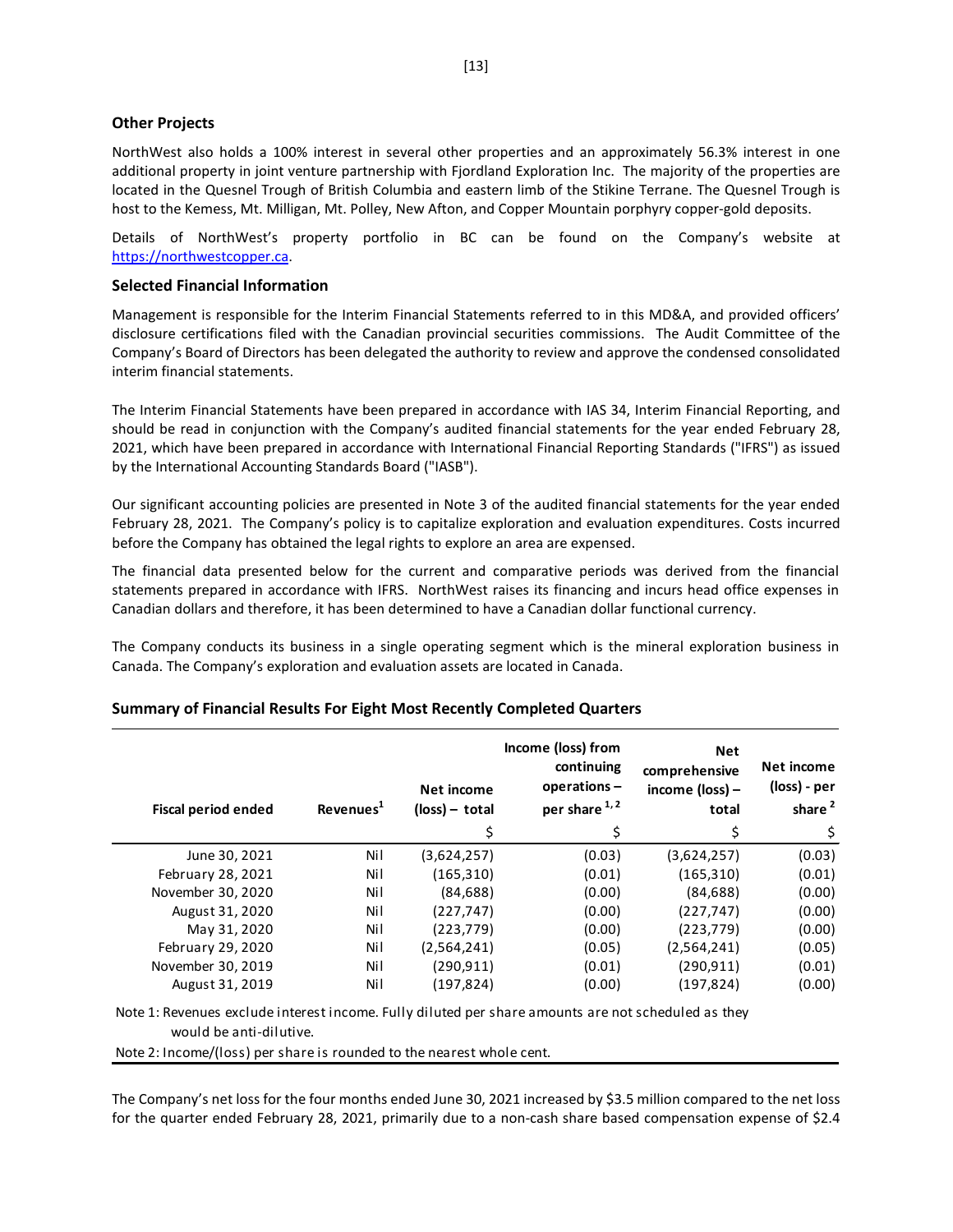million as a result of stock options, restricted share units ("RSUs") and deferred share units ("DSUs") issued during the current period, as well as a termination payment due to Mr. Moore, the Company's former President & CEO, and increased salaries and director fees as a result of the strengthened board and management following the merger with Sun Metals. The increase was partially offset by a partial reversal of \$0.4 million of the flow-through liability recognized in relation to the March 2021 financing relating to qualifying resource expenditures incurred during the period.

The Company's net loss for the quarter ended February 29, 2020 increased by \$2.3 million compared to the net loss for the quarter ended November 30, 2019, primarily due to the impairment loss recorded in the quarter ended February 29, 2020 in regards to the ATG property.

| <b>Financial period ended:</b> | June 30, 2021 | May 31, 2020 |  |  |
|--------------------------------|---------------|--------------|--|--|
|                                | \$            |              |  |  |
| Total revenues                 | Nil           | Nil          |  |  |
| Net Income (loss)              |               |              |  |  |
| In Total                       | (3,624,257)   | (223, 779)   |  |  |
| Per share <sup>2</sup>         | (0.03)        | (0.00)       |  |  |
| Comprehensive Income (loss)    |               |              |  |  |
| In Total                       | (3,624,257)   | (223, 779)   |  |  |
| Per share <sup>2</sup>         | (0.03)        | (0.00)       |  |  |

## **Results of Operations**

Note 2 - Fully diluted per share amounts are not shown as the effect is anti-dilutive.

### **Four months ended June 30, 2021 vs. three months ended May 31, 2020**

For the four months ended June 30, 2021, the net loss was \$3.6 million compared to the net loss of \$0.2 million for the three months ended May 31, 2020, which is an increase in net loss of \$3.4 million. Major variances are as follows:

• An increase in share-based compensation of \$2.3 million related to the granting and vesting of stock options, RSUs and DSUs during the period. The Company granted 4,900,000 stock options, 2,175,000 RSUs and 1,000,000 DSUs during the four months ended June 30, 2021 compared to nil stock options, RSUs or DSUs granted during the three months ended May 31, 2020.

Stock options and RSUs granted to employees and consultants are subject to vesting restrictions over a three-year period with the corresponding share-based compensation expense being recognized over this period, while stock options and DSUs granted to directors vest immediately on grant with the corresponding expenses recognized at the time of grant.

Generally, share-based compensation expense should be expected to vary from period to period depending on several factors, including whether options are granted in a period and whether options have fully vested or are cancelled in a period. In determining the fair market value of share-based compensation granted to directors, employees, and consultants management makes significant assumptions and estimates. These estimates have an effect on the share-based compensation expense recognized and the equity reserves balance on our statements of financial position. Management has made estimates of the life of the options, the expected volatility and the expected dividend yields that could materially affect the fair market value of this type of security. The estimates were chosen after reviewing the historical life of the options and analyzing share price history from that of a peer group to determine volatility.

• An increase in salaries and director fees of \$1.1 million due to a termination payment due to the Company's former CEO as a result of the merger with Sun Metals, as well as increased salaries and director fees as a result of the strengthened board and management team following the merger.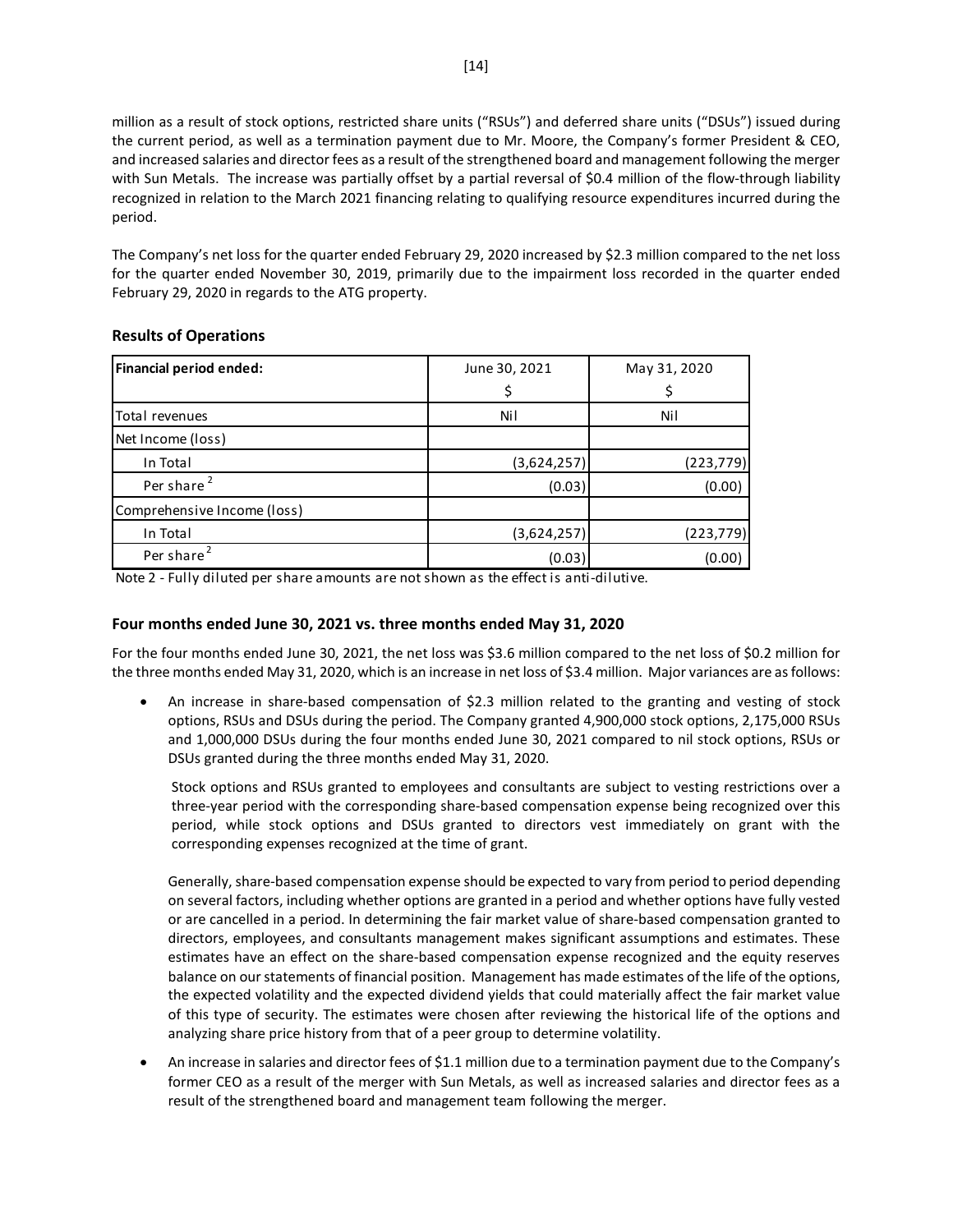• Net loss for the four months ended June 30, 2021 was reduced due to a \$0.4 million deferred income tax recovery from the partial reversal of the flow-through liability recognized in relation to the March 31, 2021 financing relating to qualifying resource expenditures incurred during the period.

## **Financial Condition**

|                         | As at June 30, 2021 | As at February 28, 2021 |
|-------------------------|---------------------|-------------------------|
|                         |                     |                         |
| Total assets            | 96,480,748          | 19,709,950              |
| Current liabilities     | 1,751,965           | 1,155,059               |
| Non-current liabilities | 2,753,703           | 46,964                  |

No dividends were declared or paid nor are any contemplated

Total assets at June 30, 2021 are primarily comprised of cash of \$17.1 million, amounts receivable of \$2.1 million, investment in the Kwanika JVA of \$16.4 million, and exploration and evaluation assets of \$60.2 million, consisting primarily of the allocated fair value of the consideration transferred to Sun Metals upon closing of the Arrangement.

Total assets increased by \$76.8 million as at June 30, 2021 in comparison to February 28, 2021 due primarily to the cash received from the March 31, 2021 financing, as well as option and warrant exercises, as well as the allocated fair value to exploration and evaluation assets of the consideration transferred to Sun Metals upon closing of the Arrangement, and an increase in accounts receivable relating to the expenditures incurred on behalf of KCC. The increase was partially offset by cash operating expenditures of \$1.7 million, as well as cash paid to reduce accounts payable by \$0.8 million.

Current liabilities, which at June 30, 2021 consists of accounts payable and accrued liabilities of \$1.8 million, increased at June 30, 2021 in comparison to \$1.2 million at February 28, 2021, primarily due to the increase in accounts payable and accrued liabilities as a result of the 2021 field programs commencing in spring 2021. Noncurrent liabilities increased by \$2.7 million, primarily due to the recognition of flow-through liabilities in regards to the March 31, 2021 financing.

## **Cash Flows**

Cash used in operating activities was \$3.9 million for the four months ended June 30, 2021. Cash provided by investing activities for the four months ended June 30, 2021 was \$8.1 million, primarily attributable to cash acquired as a result of the Sun Metals acquisition. Cash inflows from financing activities of \$12.3 million was primarily comprised of the net proceeds of the March 31, 2021 financing, partially offset by the re-payment of the \$0.5 million short-term loan outstanding at February 28, 2021.

Flow-through premiums totaling \$2.5 million in relation to the March 31, 2021 financing, being the difference between the charity flow-through common shares and the flow-through common shares subscription prices and the market price of the Company's common shares on the date of issue, related to the sale of the associated tax benefits of the qualifying resource expenditures have been recorded as a flow-through premium liability in the consolidated statement of financial position. As at June 30, 2021, the Company is committed to incur, on a best efforts basis, approximately \$7.5 million in connection with its March 31, 2021 \$10.0 million flow-through offerings (February 28, 2021 - \$0.1 million). If the Company does not spend these funds in compliance with the Government of Canada flowthrough regulations, it may be subject to litigation from various counterparties. The Company intends to fulfill its flow-through commitments within the given time constraints. The Company decreased its flow-through premium liability and recognized a deferred tax recovery of \$0.4 million relating to the proportion of qualifying expenditures that had been incurred to date at June 30, 2021.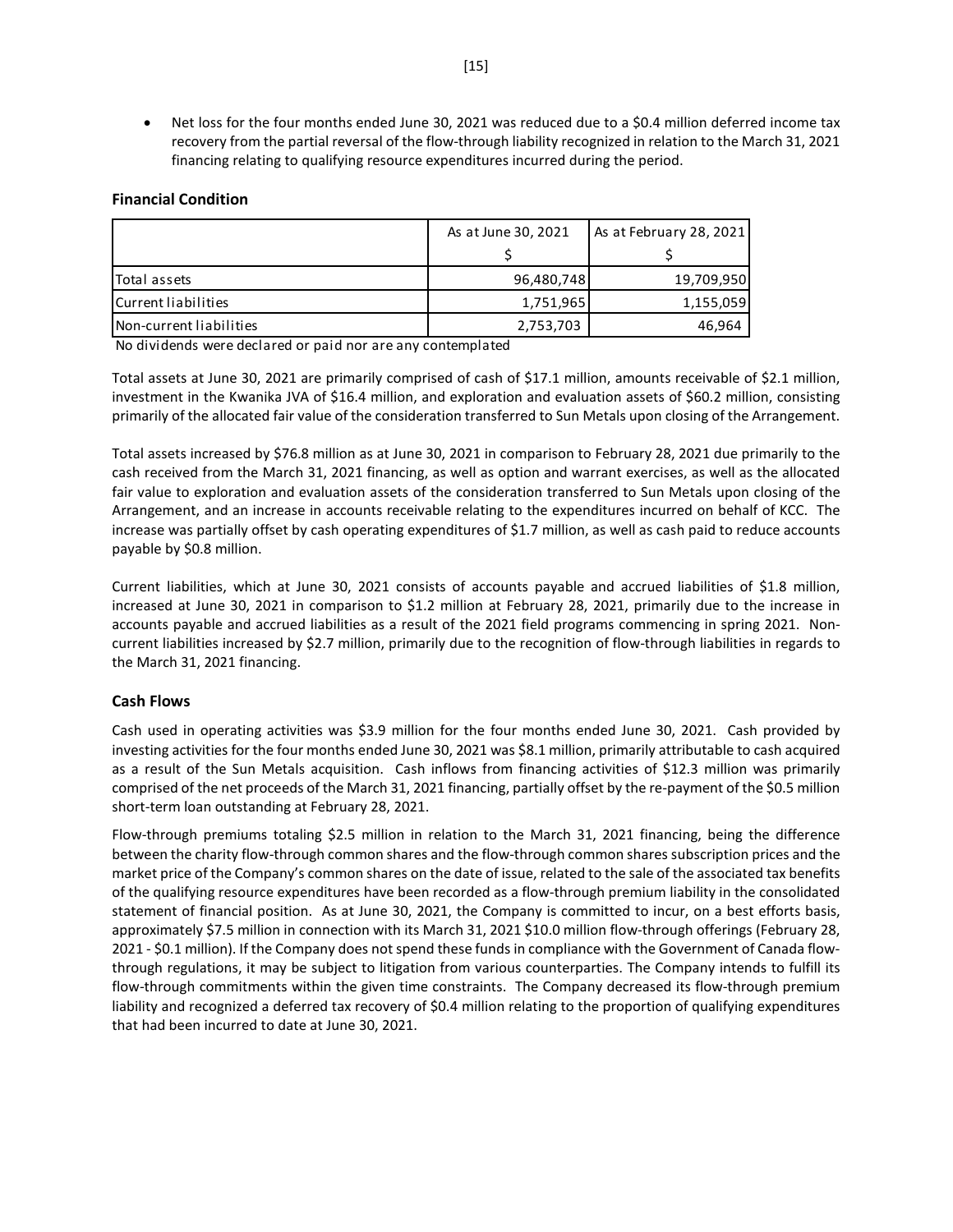## **Liquidity and Capital Resources**

As at June 30, 2021, the Company has no source of positive operating cash flows, and has not yet achieved profitable operations. At June 30, 2021, the Company had not achieved profitable operations, had a net loss of \$3.6 million for the four months ended June 30, 2021 and accumulated losses of \$38.9 million (February 28, 2021 - \$35.2 million) since inception, all of which indicate a material uncertainty that may cast significant doubt about the Company's ability to continue as a going concern. The Company's continuation as a going concern is dependent on its ability to raise equity capital or borrowings sufficient funds to meet its current and future obligations. Although the Company has been successful in the past in raising funds to continue operations, there is no assurance it will be able to do so in the future. At the date of this MD&A, management believes there is adequate working capital to conduct its operations for the balance of the current fiscal year. The Company is in a position to meet its current obligations as they become due.

On March 11, 2020 the COVID-19 outbreak was declared a pandemic by the World Health Organization, which has resulted in governments enacting emergency measures to combat the spread of the virus. These measures, which include the implementation of travel bans, self-imposed quarantine periods and social distancing, have caused material disruption to businesses globally resulting in an economic slowdown and increased volatility in national and global equity and commodity markets. The duration and impact of the COVID-19 outbreak is unknown at this time, as is the efficacy of any interventions. The actual and threatened spread of COVID-19 could adversely impact the Company's ability to raise capital, collect tax credit receivables, and its operations in future periods. While the Company believes that it will be able to raise additional funds and/or reduce expenditures to continue as a going concern there is no assurance that the Company will be successful in obtaining additional funding at an acceptable cost as and when needed or at all. Failure to obtain additional funding on a timely basis may cause the Company to postpone exploration and/or evaluation plans or substantially reduce its operations. These factors indicate the existence of a material uncertainty that may cast significant doubt upon the Company's ability to continue as a going concern. These financial statements do not include any adjustments to the recoverability and classification of recorded asset amounts and classification of liabilities that might be necessary should the Company be unable to continue as a going concern. Such adjustments could be material.

## **Issued share capital**

## **Four months ended June 30, 2021**

On March 5, 2021, the Company issued 164,095 common shares in the capital of the Company at a fair value of \$0.61 per share in settlement of \$0.1 million of debt owing to an arm's length creditor.

On March 31, 2021, the Company closed a private placement offering for aggregate proceeds of \$13.0 million, consisting of:

- 3,750,000 common shares at a price of \$0.80 per share;
- 5,000,000 flow-through common shares at a price of \$1.00 per share; and
- 4,550,000 charity flow-through common shares at a price of \$1.10 per share.

In connection with the private placement the Company paid commissions, legal fees and filing fees totaling \$0.9 million.

During the four months ended June 30, 2021, 822,500 stock options were exercised for gross proceeds of \$0.2 million and 1,071,601 warrants were exercised for gross proceeds of \$0.6 million.

#### **Year ended February 28, 2021**

On June 24, 2020, the Company issued 136,052 common shares in the capital of the Company at a fair value of \$0.38 per share in settlement of \$51,700 of debt owing to certain creditors who are at arm's length.

On July 13, 2020, the Company issued 50,000 shares at a fair value of \$28,000 pursuant to the option agreement on the Top Cat project.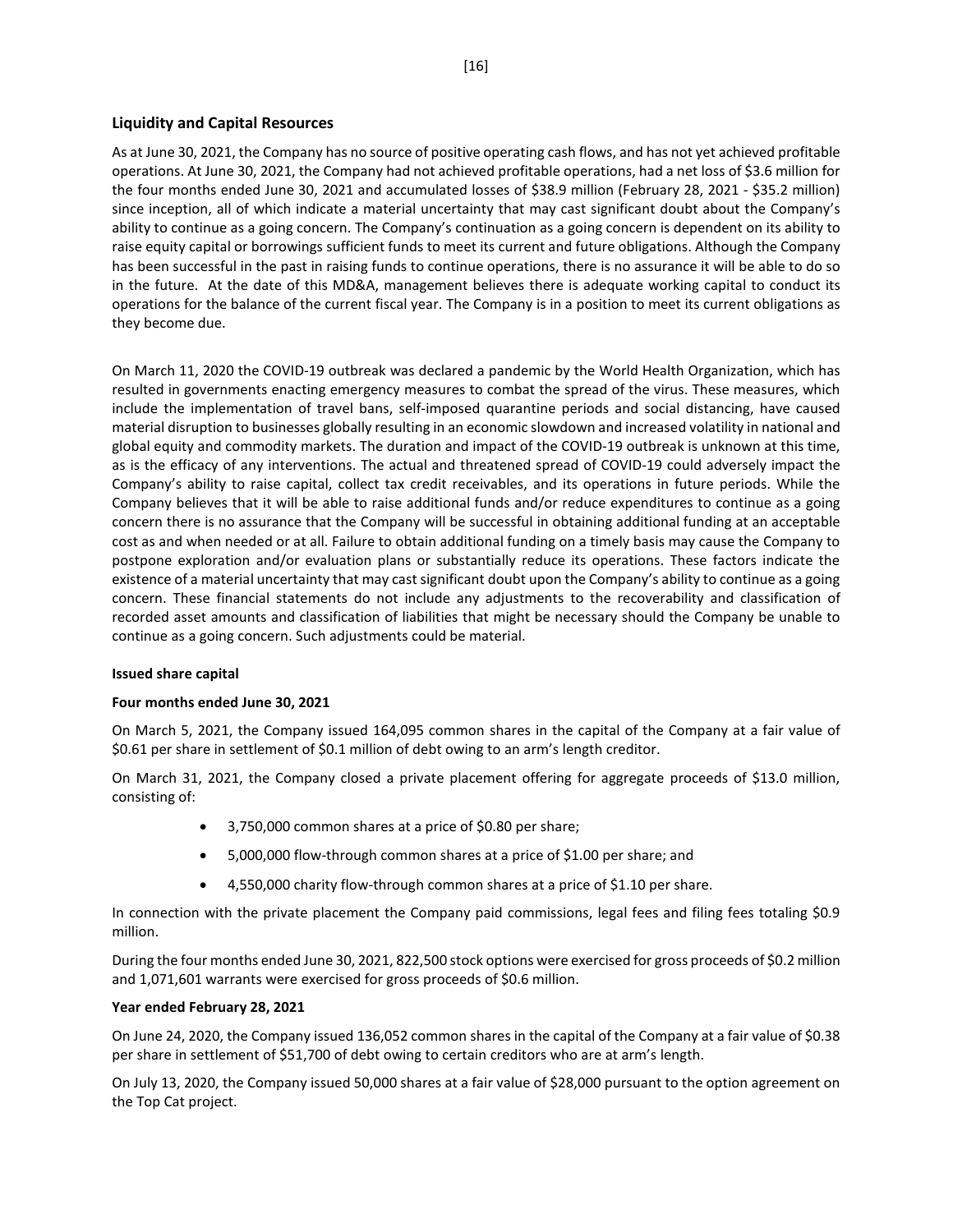During the year ended February 28, 2021, 978,500 stock options were exercised for gross proceeds of \$170,000 and 141,345 of warrants were exercised for gross proceeds of \$72,260.

## **Outstanding Share Data**

As at August 25, 2021, the following common shares, stock options, share purchase warrants, RSUs and DSUs were outstanding: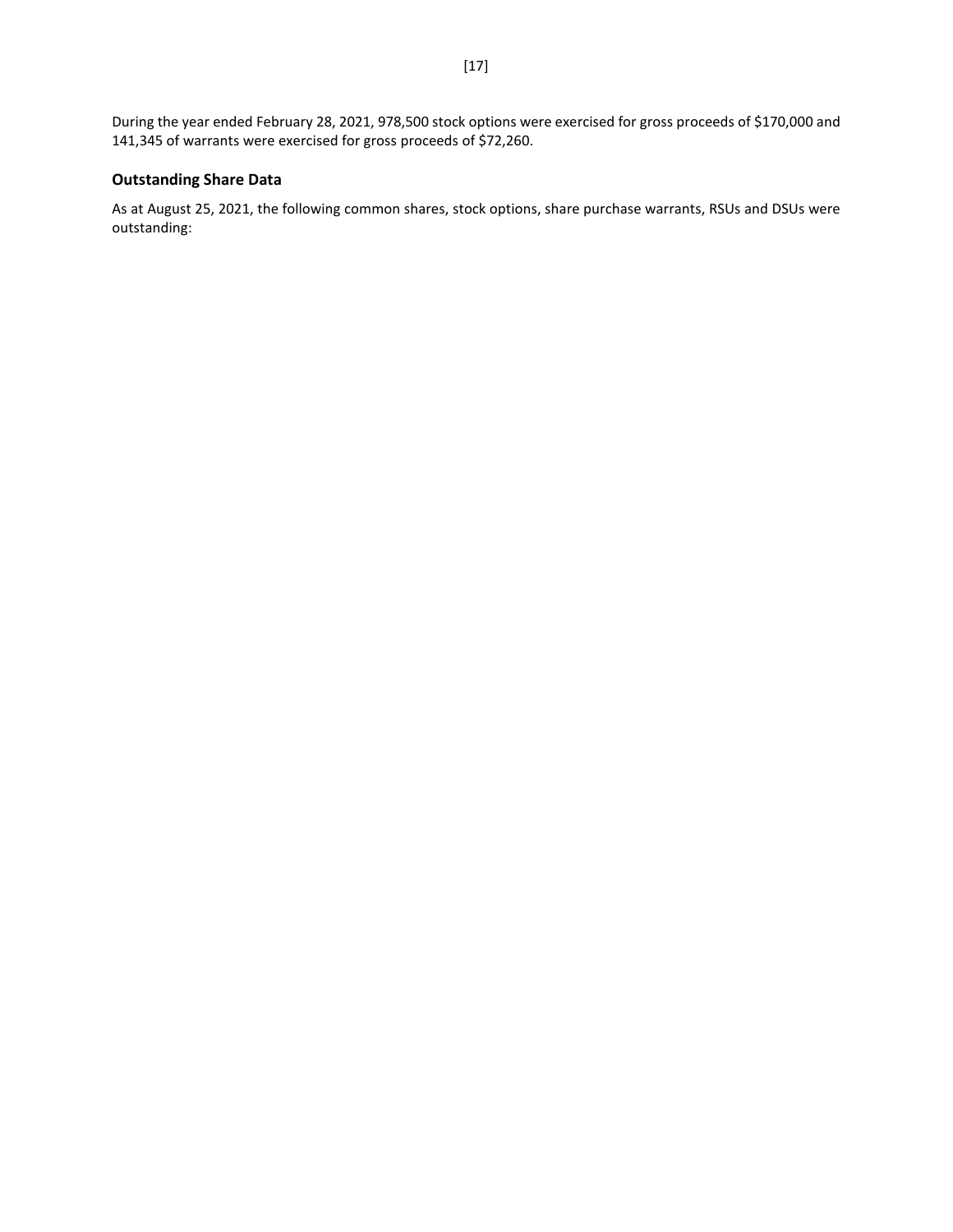| <b>Number of shares</b>   |                |                    |
|---------------------------|----------------|--------------------|
| 126,920,346               |                |                    |
| <b>Number of options</b>  | Exercise price | <b>Expiry date</b> |
| 200,000                   | \$<br>0.60     | September 1, 2021  |
| 512,500                   | \$<br>0.30     | January 30, 2022   |
| 58,050                    | \$<br>0.42     | March 5, 2022      |
| 58,050                    | \$<br>0.52     | March 5, 2022      |
| 46,440                    | \$<br>0.61     | March 5, 2022      |
| 25,000                    | \$<br>0.40     | August 9, 2022     |
| 450,000                   | \$<br>0.30     | April 10, 2023     |
| 623,500                   | \$<br>1.17     | May 2, 2023        |
| 661,125                   | \$<br>1.31     | December 24, 2023  |
| 16,125                    | \$<br>2.14     | March 26, 2024     |
| 700,000                   | \$<br>0.46     | April 10, 2024     |
| 16,125                    | \$<br>2.56     | May 27, 2024       |
| 550,000                   | \$<br>0.42     | February 19, 2025  |
| 698,750                   | \$<br>0.84     | June 11, 2025      |
| 95,000                    | \$<br>0.60     | September 4, 2025  |
| 4,675,000                 | \$<br>0.90     | March 8, 2026      |
| 75,000                    | \$<br>0.75     | April 27, 2026     |
| 150,000                   | \$<br>0.77     | June 15, 2026      |
| 9,610,665                 | \$<br>0.81     |                    |
| <b>Number of warrants</b> | Exercise price | <b>Expiry date</b> |
| 154,084                   | \$<br>0.50     | December 17, 2021  |
| 107,500                   | \$<br>1.63     | December 31, 2021  |
| 757,338                   | \$<br>0.56     | May 25, 2022       |
| 824,012                   | \$<br>0.52     | January 16, 2022   |
| 16,680                    | \$<br>0.52     | January 17, 2022   |
| 8,879,500                 | \$<br>0.84     | December 17, 2022  |
| 4,646,881                 | \$<br>1.63     | May 2, 2023        |
| 15,385,995                | \$<br>1.05     |                    |
| <b>Number of RSUs</b>     |                | <b>Expiry date</b> |
| 1,975,000                 |                | April 8, 2024      |
| 100,000                   |                | May 27, 2024       |
| 100,000                   |                | July 15, 2024      |
| 2,175,000                 |                |                    |
| <b>Number of DSUs</b>     |                |                    |
| 1,000,000                 |                |                    |
| 1,000,000                 |                |                    |

The expiry date for DSUs issued is not applicable as long as the individual continues in their role as director.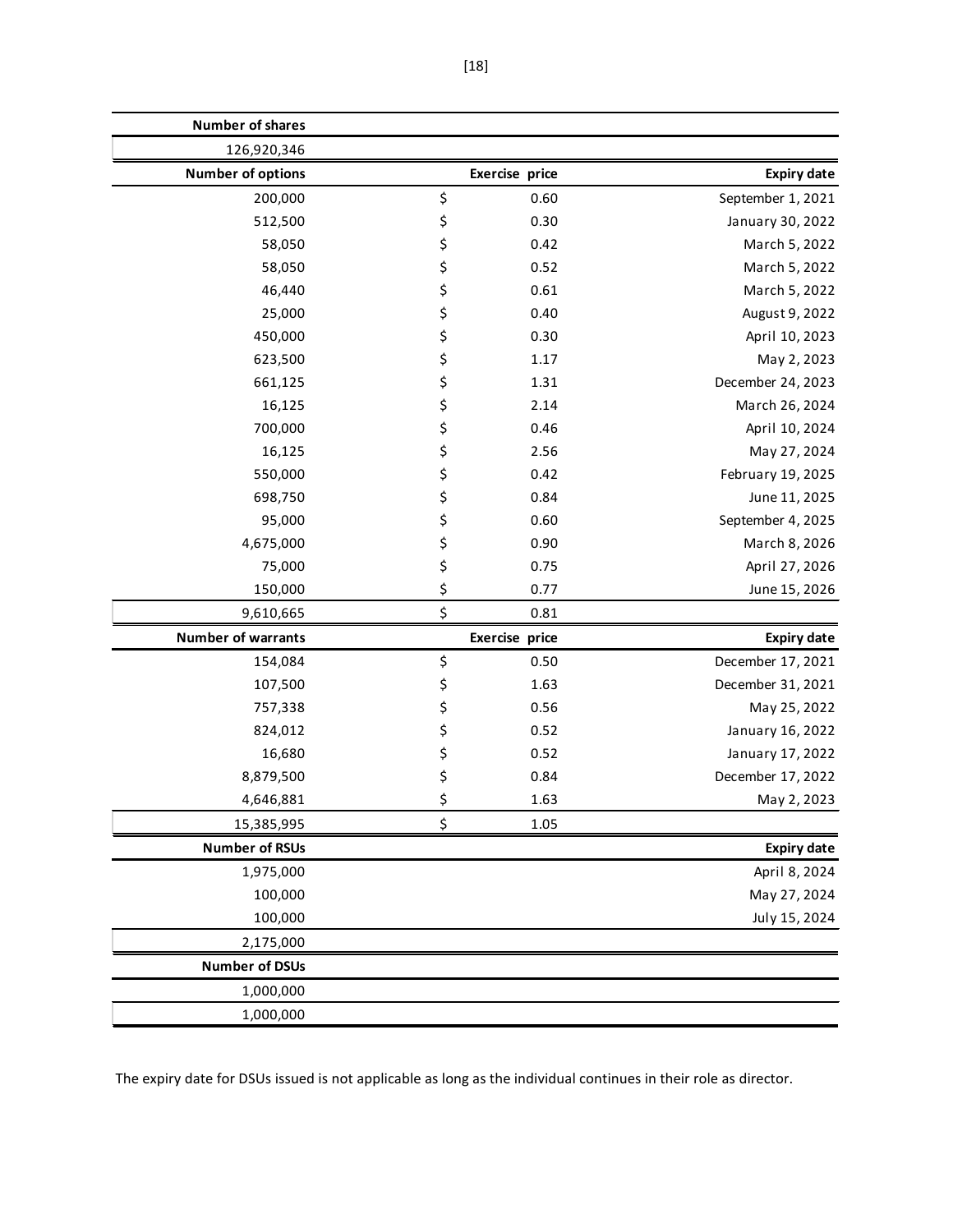## **Significant Transactions with Related Parties**

#### **Related party balances**

Oxygen Capital Corp ("Oxygen") is a private company owned by two directors of the Company and provides technical and administrative services to the Company at cost, including providing some staffing who are seconded to the Company, office facilities and other administrative functions. As at June 30, 2021, Oxygen holds a refundable security deposit of \$19,500 on behalf of the Company (February 28, 2021 - \$nil).

During the four months ended June 30, 2021, a total of \$0.2 million was paid or accrued to Oxygen as a reimbursement of costs incurred by Oxygen on behalf of the Company (May 31, 2020 - \$nil). As at June 30, 2021, the Company has a payable amount to Oxygen of \$43,124 (February 28, 2021 – \$nil). This amount was paid subsequent to June 30, 2021.

#### **Key management personnel compensation – paid or accrued**

Key management includes the members of the Board of Directors, the President and Chief Executive Officer, the Chief Financial Officer, the Vice President, Exploration and the Vice President, Sustainability. The aggregate total compensation paid or payable to key management for services directly or via Oxygen is as follows:

|                                            | Four months<br>ended June 30, |    | Three months<br>ended May 31, |
|--------------------------------------------|-------------------------------|----|-------------------------------|
|                                            | 2021                          |    | 2020                          |
| Salaries <sup>1</sup>                      | 480,302                       | \$ | 63,510                        |
| Termination payment - D.Moore <sup>2</sup> | 431,654                       |    |                               |
| Director fees <sup>3</sup>                 | 140,000                       |    | 19,000                        |
| Non-cash share-based payments              | 2,082,437                     |    | 18,442                        |
|                                            | 3,134,393                     |    | 100,952                       |

 $(1)$  Includes \$160,000 of bonuses relating to completion of the Arrangement

 $^{(2)}$  Excludes amounts included in termination calculation that were accrued at February 28, 2021.

David Moore's total termination payment was \$513,216.

 $^{(3)}$  Includes \$65,000 of bonuses relating to completion of the Arrangement

The value of share-based compensation issued in current and prior periods to key management personnel for the four months ended June 30, 2021 totaled \$2.1 million. Share-based compensation is the fair value of options, RSUs and DSUs granted and vested to key management personnel. These amounts have been included in the table above.

#### **Off-Balance Sheet Arrangements**

The Company had no off-balance sheet arrangements as at June 30, 2021 or as at the date hereof.

#### **Significant accounting judgments, estimates and assumptions**

The preparation of financial statements in conformity with IFRS requires management to make judgments, estimates and assumptions that affect the reported amounts of assets, liabilities and expenses. Estimates and judgments are regularly evaluated and are based on historical experience and other factors, including expectations of future events that are believed to be reasonable under the circumstances. Uncertainty about these assumptions and estimates could result in outcomes that require a material adjustment to the carrying amount of assets or liabilities affected in future periods. Although management uses historical experience and its best knowledge of the amount, events or actions to form the basis for judgments and estimates, actual results may differ from these estimates.

The Company considered the impact of the COVID-19 pandemic on the significant judgments and estimates made in these condensed interim consolidated financial statements and determined that the effects of COVID-19 did not have a material impact on the estimates and judgments applied for the four months ended June 30, 2021.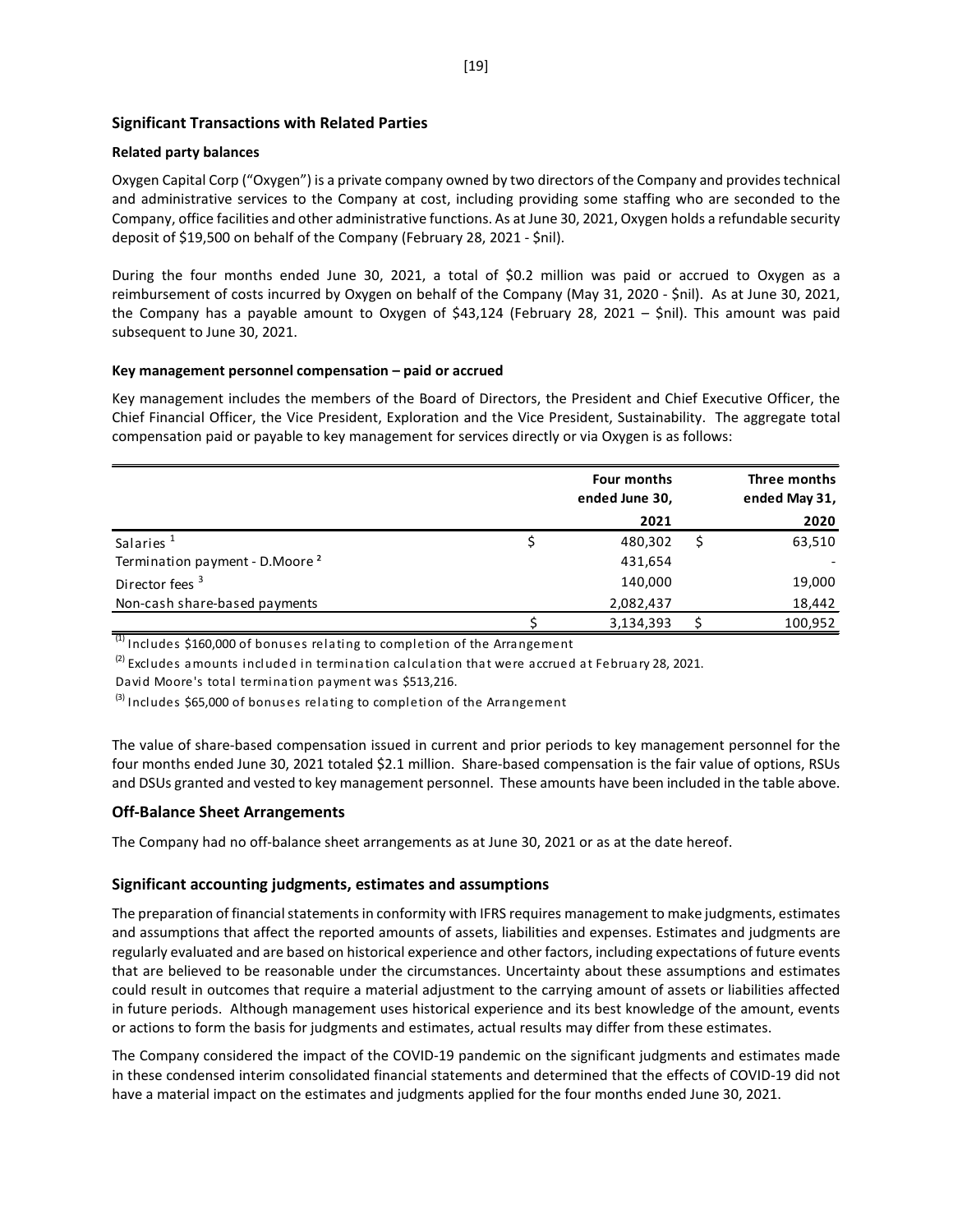Critical judgments exercised in applying accounting policies that have the most significant effect on the amounts recognized in the condensed interim consolidated financial statements are as follows:

i) Going concern

Management has determined that the Company will be able to continue as a going concern for the next twelve months.

ii) Economic recoverability and probability of future benefits of exploration and evaluation costs

Management has determined that exploration, evaluation and related costs incurred which were capitalized may have future economic benefits and may be economically recoverable. Management uses several criteria in its assessments of economic recoverability and probability of future economic benefits including geologic and other technical information, history of conversion of mineral deposits with similar characteristics to its own properties to proven and probable mineral reserves, the quality and capacity of existing infrastructure facilities, evaluation of permitting and environmental issues and local support for the project.

For the four months ended June 30, 2021, the Company carefully considered current facts and circumstances, a process which requires significant judgment, and concluded no indicators of impairment exist concluded no indicators of impairment exist which indicate the carrying value may exceed the recoverable amount of the Company's capitalized exploration and evaluation costs.

i) Joint arrangements

Judgement is required to determine when the Company has joint control over an arrangement, which requires an assessment of the relevant activities and when the decisions in relation to those activities require unanimous consent. Judgment is also required to classify a joint arrangement. Classifying the arrangement requires the Company to assess their rights and obligations arising from the arrangement including whether the arrangement is structured through a separate vehicle, in which case, judgment is also required to assess the rights and obligations arising from the legal form of the separate vehicle, terms of the contractual arrangement, and other relevant facts and circumstances. This assessment often requires significant judgment, and a different conclusion on joint control and whether the arrangement is a joint operation or a joint venture, may materially impact the accounting. Management has assessed the investment in partnership as a joint venture.

## **Financial instruments**

The Company's financial instruments consists of cash and cash equivalents, receivables, reclamation deposits and trade payables and accrued liabilities and short-term loans. The carrying values of cash and cash equivalents, receivables, reclamation deposits and trade payables and accrued liabilities and short-term loans approximate their fair value because of their relatively short-term nature on the instruments.

There are three levels of the fair value hierarchy as follows:

Level 1: Values based on unadjusted quoted prices in active markets that are accessible at the measurement date for identical assets or liabilities.

Level 2: Values based on quoted prices in markets that are not active or model inputs that are observable either directly or indirectly for substantially the full term of the asset or liability.

Level 3: Values based on prices or valuation techniques that require inputs that are both unobservable and significant to the overall fair value measurement.

All financial instruments other than cash and cash equivalents are measured using level 2 inputs.

The Company is exposed in varying degrees to a variety of financial instrument related risks. The Board approves and monitors the risk management processes, inclusive of documented investment policies, counterparty limits, and controlling and reporting structures. The type of risk exposure and the way in which such exposure is managed is summarized as follows: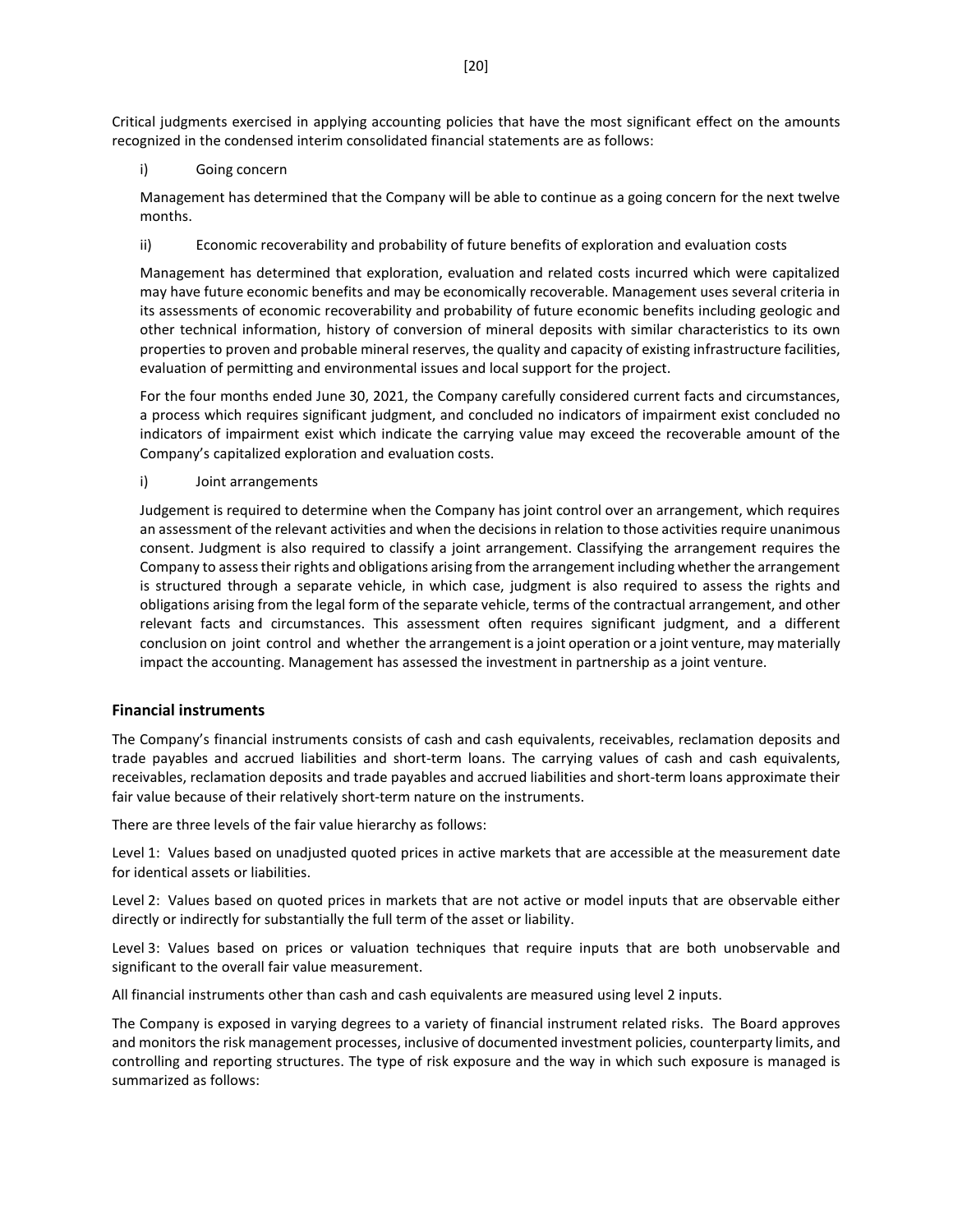#### **Credit risk**

Credit risk is the risk that one party to a financial instrument will fail to discharge an obligation and cause the other party to incur a financial loss. The Company's primary exposure to credit risk is on its cash and cash equivalents held in bank accounts. The majority of cash is deposited in bank accounts at a major bank in Canada. As most of the Company's cash and cash equivalents are held by one bank there is a concentration of credit risk. This risk is managed by using major banks that are high credit quality financial institutions as determined by rating agencies. Credit risk is assessed as low.

## **Liquidity risk**

Liquidity risk is the risk that the Company will not be able to meet its financial obligations as they fall due. The Company has a planning and budgeting process in place to help determine the funds required to support the Company's normal operating requirements on an ongoing basis. The Company aims to have sufficient funds to meet its short-term business requirements, taking into account its anticipated cash flows from its ability to raise equity capital or borrowings sufficient funds and its holdings of cash and cash equivalents. Liquidity risk is assessed as high.

### **Interest rate risk**

Interest rate risk is the risk that the fair value of future cash flows of a financial instrument will fluctuate because of changes in market interest rates. The Company is not exposed to significant interest rate risk.

### **Capital Management**

The Company's policy is, if permitted by market conditions, to maintain a strong capital base so as to support investor and creditor confidence and support future development of the business. The capital structure of the Company consists of equity, comprising share capital and reserves net of accumulated deficit.

There were no changes in the Company's approach to capital management during the year.

The Company is not subject to any externally imposed capital requirements.

## **Legal Matters**

NorthWest is not currently and was not at any time during the fiscal year ended February 28, 2021, party to, nor has any of its property interests been the subject of, any material legal proceedings or regulatory actions.

## **Management's Responsibility for the Financial Statements**

The preparation and presentation of the accompanying Interim Financial Statements, MD&A and all financial information in the Interim Financial Statements are the responsibility of management and have been approved by the Audit Committee of the Company's Board of Directors. The financial statements have been prepared in accordance with IFRS. Financial statements by nature are not precise since they include amounts based upon estimates and judgments. When alternative treatments exist, management has chosen those it deems to be the most appropriate in the circumstances.

## **Subsequent Events Not Otherwise Described Herein**

Other than disclosed above, the following items of significance occurred after June 30, 2021:

#### **Share capital transactions**

- a) On July 20, 2021, the Company issued 50,000 shares with a fair value of \$35,000 pursuant to the option agreement on the Top Cat project.
- b) Subsequent to June 30, 2021, 287,500 stock options were exercised for gross proceeds of \$0.1 million.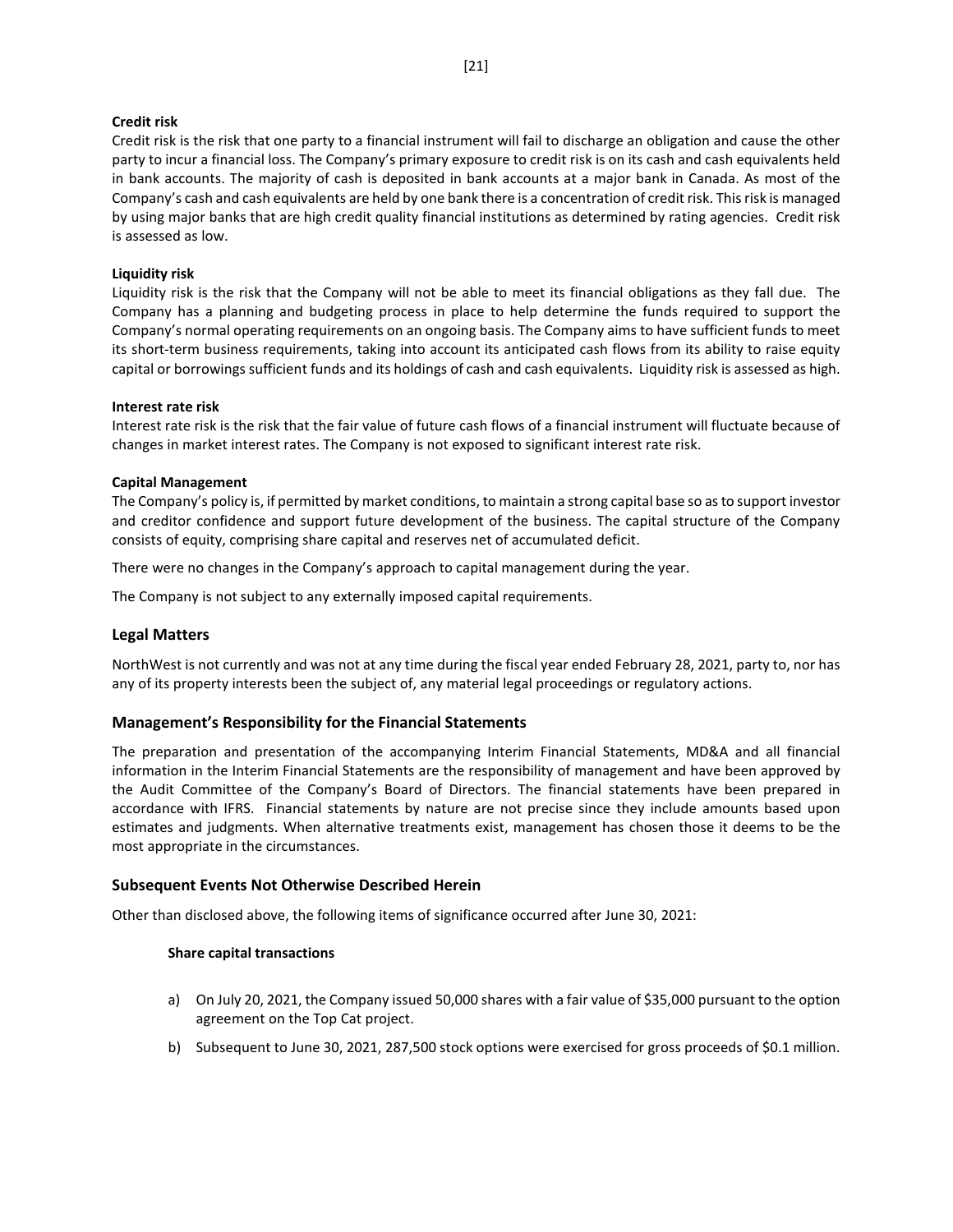### **Business Risks and Uncertainties**

Additional information on risks and uncertainties related to NorthWest's business is provided in the Company's Annual Information Form dated August 10, 2021 under the heading "Risk Factors". The Annual Information Form is available under the Company's profile on SEDAR at www.sedar.com.

### **Disclosure Controls and Procedures and Internal Controls Over Financial Reporting**

Disclosure controls and procedures ("DC&P") are intended to provide reasonable assurance that information required to be disclosed is recorded, processed, summarized and reported within the time periods specified by securities regulations and that information required to be disclosed is accumulated and communicated to management. Internal controls over financial reporting ("ICFR") are intended to provide reasonable assurance regarding the reliability of financial reporting and the preparation of financial statements for external purpose in accordance with IFRS.

Venture Issuer companies are not required to provide representations in the interim filings relating to the establishment and maintenance of DC&P and ICFR, as defined in NI 52-109. In particular, the CEO and CFO certifying officers do not make any representations relating to the establishment and maintenance of (a) controls and other procedures designed to provide reasonable assurance that information required to be disclosed by the issuer in its interim filings or other reports filed or submitted under securities legislation is recorded, processed, summarized and reported within the time periods specified in securities legislation, and (b) a process to provide reasonable assurance regarding the reliability of financial reporting and the preparation of financial statements for external purposes in accordance with IFRS. The issuer's certifying officers are responsible for ensuring that processes are in place to provide them with sufficient knowledge to support the representations they are making in their certificates regarding the absence of misrepresentations and fair disclosure of financial information. Investors should be aware that inherent limitations on the ability of certifying officers of a Venture Issuer (as defined in NI 52-109) to design and implement on a cost effective basis DC&P and ICFR as defined in NI 52-109 may result in additional risks to the quality, reliability, transparency and timeliness of annual filings and other reports provided under securities legislation.

## **Controls and Procedures**

In connection with National Instrument 52-109, Certification of Disclosure in Issuers' Annual and Interim Filings ("NI 52-109") the CEO and CFO of the Company have filed a Venture Issuer Basic Certificate with respect to the financial information contained in the Interim Financial Statements and respective accompanying MD&A as at June 30, 2021 (together the "Interim Filings").

In contrast to the certificate under NI 52-109, the Venture Issuer Basic Certificate does not include representations relating to the establishment and maintenance of disclosure controls and procedures and internal control over financial reporting, as defined in NI 52-109. For further information, the reader should refer to the Venture Issuer Basic Certificates filed by the Company with the Interim Filings on SEDAR at www.sedar.com.

## **Scientific and Technical Disclosure**

The Company's material properties for the purposes of applicable Canadian securities laws are the Stardust and Kwanika Projects. Unless otherwise indicated, NorthWest has prepared the technical information in this MD&A ("Technical Information") based on information contained in the following technical reports:

"NI 43-101 Technical Report for the Kwanika Project Resource Estimate Update 2019," dated April 17, 2019, filed under the Company's SEDAR profile at [www.sedar.com](http://www.sedar.com/) (the "Kwanika Technical Report").

"Stardust Project Updated Mineral Resource Estimate NI 43-101 Technical Report", dated May 17, 2021, filed under the Company's SEDAR profile a[t www.sedar.com](http://www.sedar.com/) (the "Stardust Technical Report").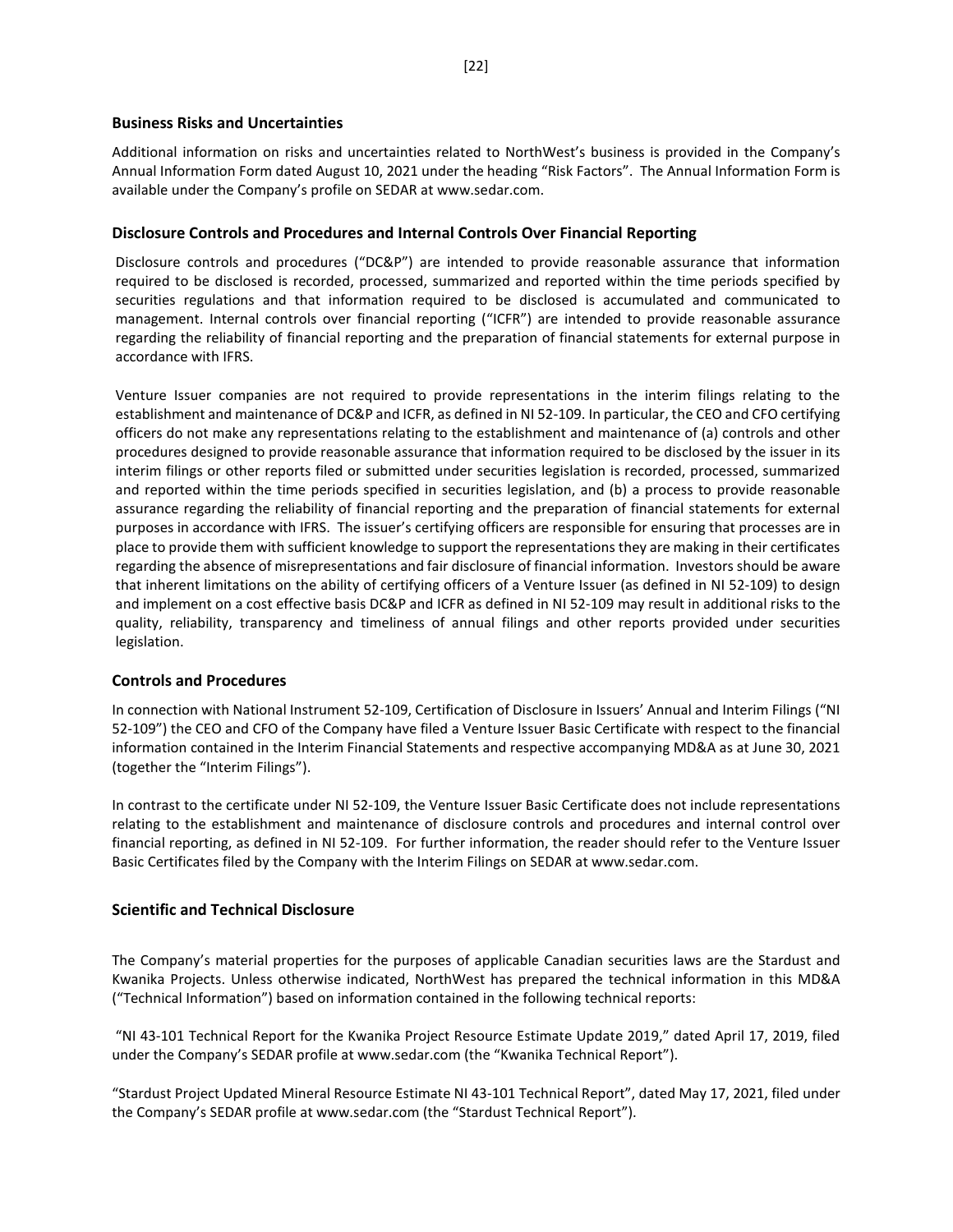Technical Information was also based on information contained in news releases (available under NorthWest and Sun Metals' company profiles on SEDAR at www.sedar.com). These news releases are each intended to be read as a whole, and sections should not be read or relied upon out of context. The Technical Information is subject to the assumptions and qualifications contained in these news releases.

Our news releases were in part prepared by or under the supervision of an independent QP. Readers are encouraged to review the full text of the news releases which qualifies the Technical Information. Readers are advised that mineral resources that are not mineral reserves do not have demonstrated economic viability. Mineral resource estimates relating to Stardust and Kwanika are only estimates and no assurance can be given that any particular level of recovery of minerals will be realized or that an identified mineral resource will ever qualify as a commercially mineable or viable deposit which can be legally and economically exploited.

Although there has been no economic analysis summarized in this MD&A, readers are cautioned that the Kwanika Technical Report and Stardust Technical Report are preliminary in nature and includes Inferred and Indicated mineral resources that are considered too speculative geologically to have the economic considerations applied to them that would enable them to be categorized as mineral reserves, and there is no certainty that this will indeed occur. Further studies, including engineering and economics, are required (typically as a Feasibility Study) with regards to infrastructure and operational methodologies. Ian Neill, P.Geo, NorthWest's VP of Exploration, is the Company's QP for the purposes of NI 43-101, and has reviewed and approved that the scientific or technical information contained in this MD&A related to the Kwanika Technical Report and the Stardust Technical Report, is consistent with that provided by the QPs responsible for preparing the Kwanika Technical Report and Stardust Technical Report, and has reviewed, verified and approved the technical data disclosed in this document relating to those projects in which the Company holds an interest. Mr. Neill has consented to the inclusion of the Technical Information in the form and context in which it appears in this MD&A.

## **Cautionary Notes Regarding Forward-Looking Statements**

This MD&A, contains "forward-looking information" and "forward-looking statements" within the meaning of applicable securities laws, which include, but are not limited to, statements or information concerning; the timing and availability of refunds related to various tax credits; future financial or operating performance of NorthWest and its business, operations, properties and the future price of copper, zinc, gold, silver and other metal prices; the potential quantity and/or grade of minerals; the potential size of a mineralized zone or potential expansion of mineralization; proposed exploration and development of NorthWest's exploration property interests including potential size of budget and type of exploration being conducted; the timing and amount of estimated future production, costs of production and mine life of the various mineral projects of NorthWest; the interpretation and actual results of historical production and drill results at certain of our exploration properties, and the reliance on technical information provided by third parties; the timing and amount of estimated capital, operating and exploration expenditures, costs and timing of the development of new deposits and of future exploration, acquisition and development activities, estimated exploration budgets and timing of expenditures and community relations activities, requirements for additional capital; government regulation of exploration and mining operations; environmental risks and reclamation expenses, other claims or existing, pending or threatened litigation or other proceedings; title disputes; the ability to maintain exploration licences for its properties in accordance with the requirements of applicable mining laws in Canada; limitations of insurance coverage, future issuances of common shares to satisfy obligations under any option and earn-in agreements or the acquisition of exploration properties and the timing and possible outcome of regulatory and permitting matters; the potential impact of the COVID-19 pandemic on the Company and its operations; and any other statement that may predict, forecast, indicate or imply future plans, intentions, levels of activity, results, performance or achievements, and involve known and unknown risks, uncertainties and other factors which may cause the actual plans, intentions, activities, results, performance or achievements of NorthWest to be materially different from any future plans, intentions, activities, results, performance or achievements expressed or implied by such forward-looking statements and information. Except for statements of historical fact, information contained herein or incorporated by reference herein constitutes forwardlooking statements and forward-looking information. Often, but not always, forward-looking statements and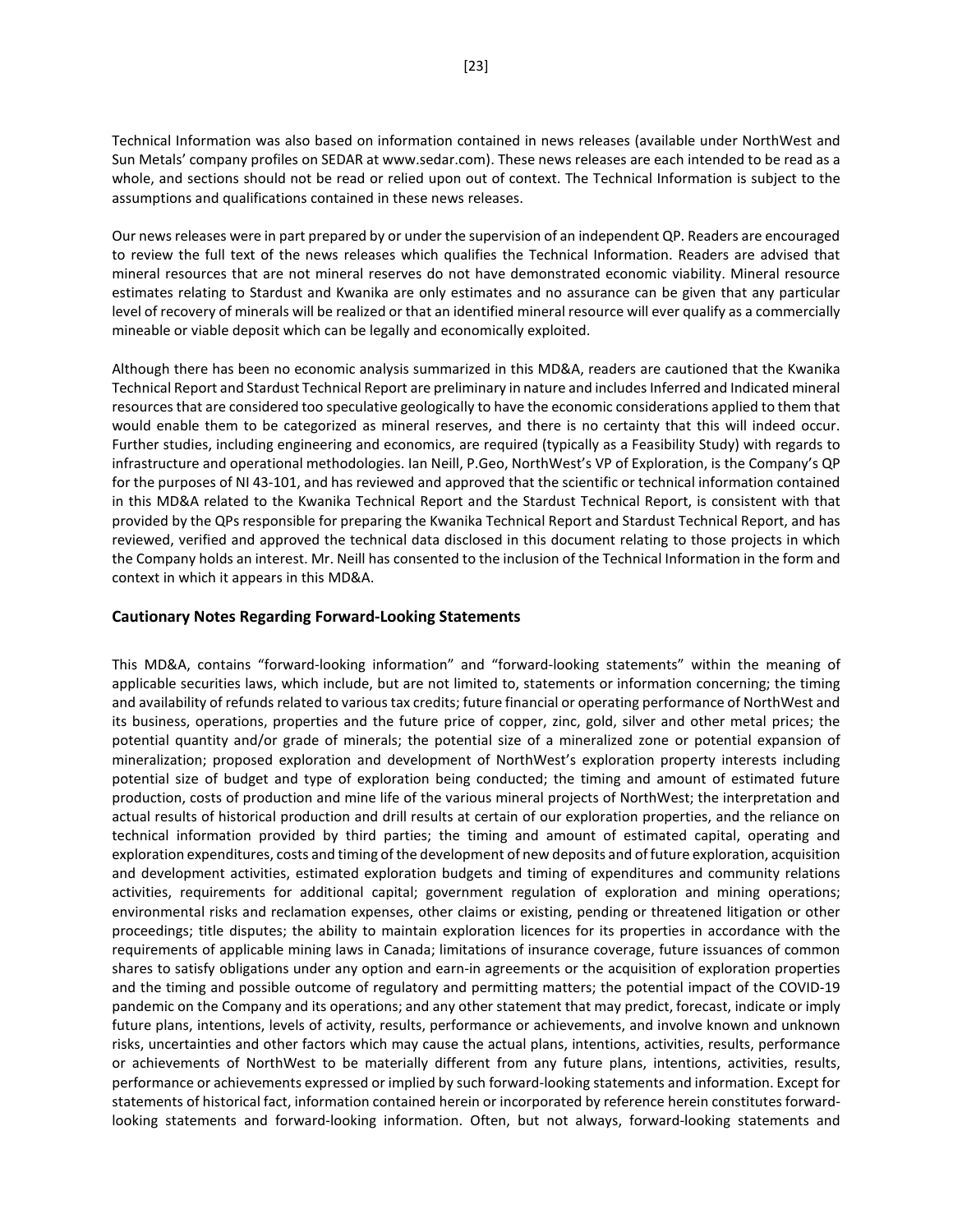forward-looking information can be identified by the use of words such as "plans", "expects", "is expected", "budget", "scheduled", "estimates", "forecasts", "intends", "anticipates", "will", "projects", or "believes" or variations (including negative variations) of such words and phrases, or statements that certain actions, events, results or conditions "may", "could", "would", "might" or "will" be taken, occur or be achieved.

Forward-looking statements and forward-looking information are not guarantees of future performance and are based upon a number of estimates and assumptions of management at the date the statements are made including among other things, assumptions about future prices of copper, zinc, gold, silver, and other metal prices, changes in the worldwide price of other commodities such as coal, fuel and electricity fluctuations in resource prices, currency exchange rates and interest rates, favourable operating conditions, political stability, obtaining governmental approvals and financing on time, obtaining renewals for existing licences and permits and obtaining required licences and permits, labour stability, stability in market conditions, stability of relationship with joint venture partners, availability of equipment, accuracy of any mineral resources and mineral reserves, anticipated costs and expenditures, , assumptions about the effect of the COVID-19 pandemic and our ability to achieve our goals. While we consider these assumptions to be reasonable, the assumptions are inherently subject to significant business, social, economic, political, regulatory, competitive and other risks and uncertainties, contingencies and other factors that could cause actual performance, achievements, actions, events, results or conditions to be materially different from those projected in the forward-looking statements and forward-looking information. Many assumptions are based on factors and events that are not within the control of NorthWest and there is no assurance they will prove to be correct.

Furthermore, such forward-looking statements and forward-looking information involve known and unknown risks, uncertainties and other factors which may cause the actual results, performance or achievements of the Company to be materially different from any future results, performance or achievements expressed or implied by such forward-looking statements or forward-looking information. Such factors include, among others; risks with respect to meeting applicable tax credit criteria; risks related to joint venture partners; continued availability of applicable tax credit programs; general business, economic, competitive, political, regulatory and social uncertainties; disruptions or changes in the credit or securities markets and market fluctuations in prices for the Company's' securities; judgement of management when exercising discretion in their use of proceeds from a financing; potential dilution of common share voting power or earnings per common share as a result of the exercise of incentive stock options, future financings or future acquisitions financed by the issuance of equity; discrepancies between actual and estimated mineral reserves and resources; the Company is an exploration and development stage company with no history of pre-tax profit and no income from its operations and there can be no assurance that the Company's operations will be profitable in the future; changes in project parameters as plans continue to be refined; changes in labour costs or other costs of production; possible variations of mineral grade or recovery rates; failure of plant, equipment or processes to operate as anticipated; accidents, labour disputes and other risks of the mining industry, including but not limited to environmental risks and hazards, cave-ins, pitwall failures, flooding, rock bursts and other acts of God or natural disasters or unfavourable operating conditions and losses; political instability, hostilities, insurrection or acts of war or terrorism; the speculative nature of mineral exploration and development, including the risk of diminishing quantities or grades of mineralization; the Company's ability to renew existing licences and permits or obtain required licences and permits; changes in government legislation and regulation; fluctuations in commodity prices; requirements for future funding to satisfy contractual obligations and additional capital needs generally; changes or disruptions in market conditions; market price volatility; increased infrastructure and/or operating costs; reclamation costs; the Company has limited operating history and no history of earnings; reliance on a finite number of properties; limits of insurance coverage and uninsurable risk; contests over title to properties; environmental risks and hazards; limitations on the use of community water sources; the need to obtain and maintain licences and permits and comply with laws and regulations or other regulatory requirements; competitive conditions in mineral exploration and mining business; the ability of the Company to retain its key management employees and shortages of skilled personnel and contractors; potential acquisitions and their integration with the Company's current business; influence of third party stakeholders; risks of litigation; the Company's system of internal controls; conflicts of interest; credit and/or liquidity risks; changes to the Company's dividend policy; and the risks involved in the exploration, development and mining business generally. Although we have attempted to identify important factors that could cause actual performance, achievements, actions, events, results or conditions